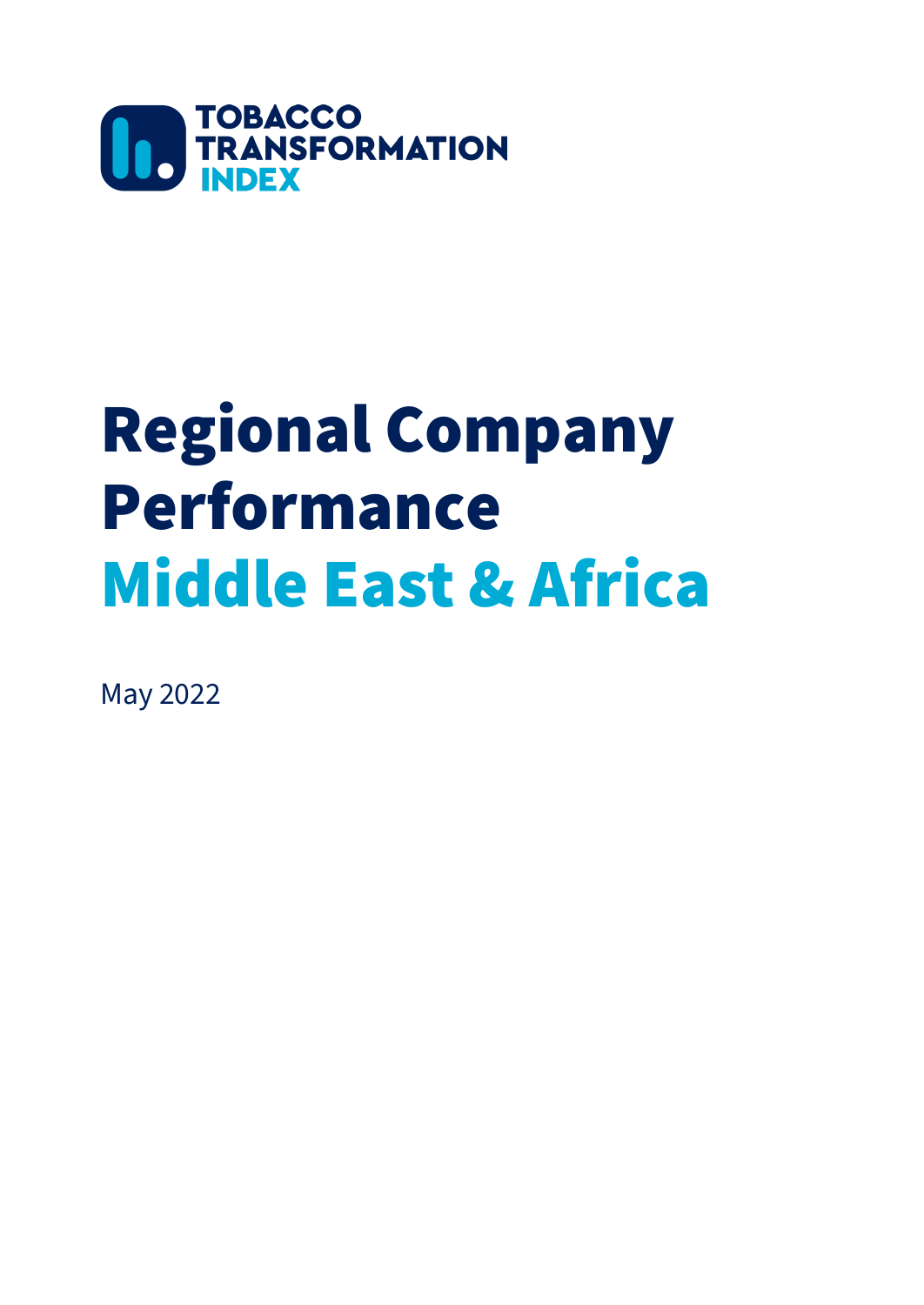# **Contents**

| 2. |  |  |  |  |
|----|--|--|--|--|
|    |  |  |  |  |
|    |  |  |  |  |
|    |  |  |  |  |
|    |  |  |  |  |
|    |  |  |  |  |
|    |  |  |  |  |
|    |  |  |  |  |
|    |  |  |  |  |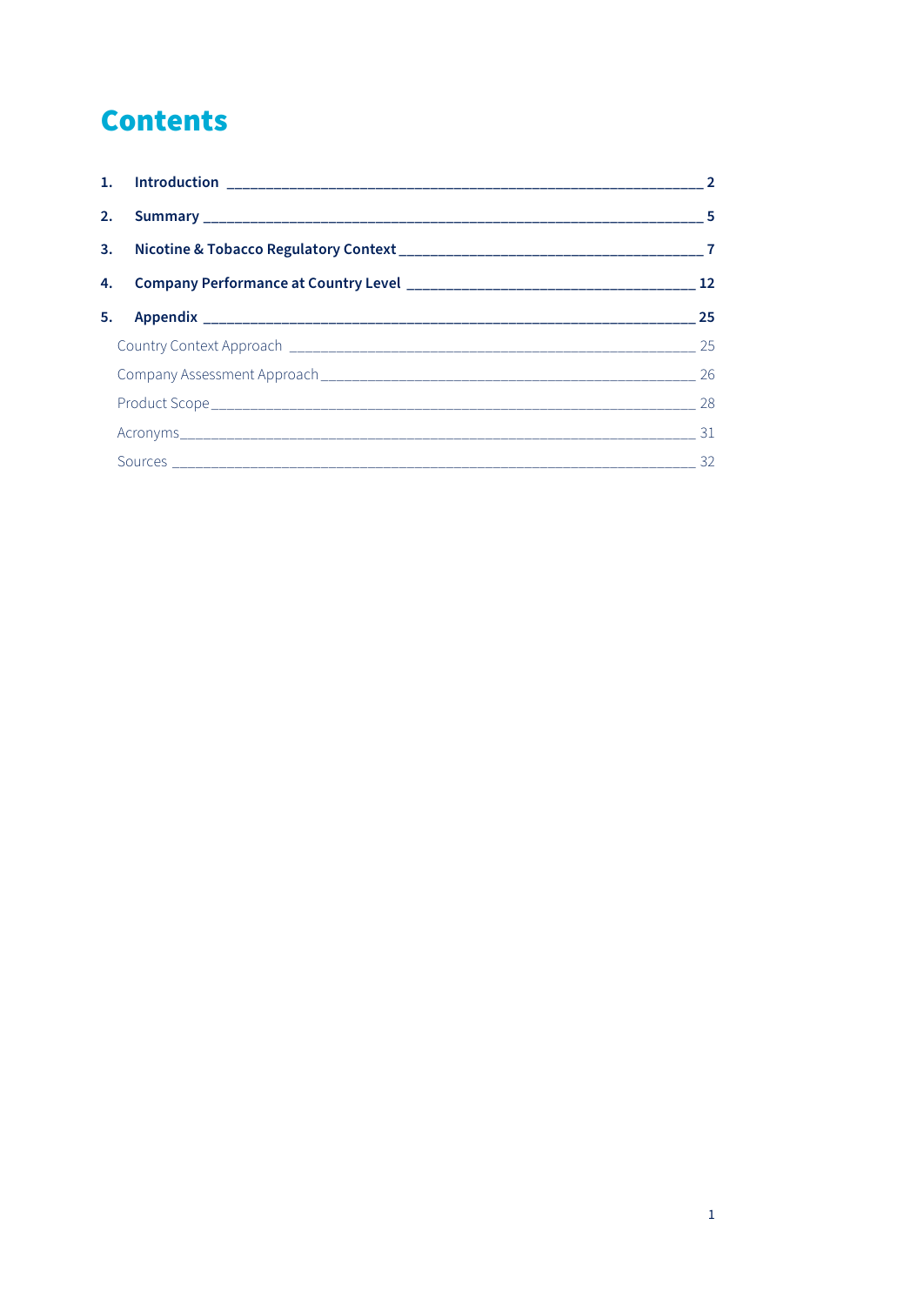# <span id="page-2-0"></span>1. Introduction

**[The Tobacco Transformation Index](https://tobaccotransformationindex.org/2020-index-results/) ("Index"), launched in September 2020, ranks the 15 largest tobacco companies across 36 countries, with company scoring calculated at the consolidated level.**

Specifically, the Index assesses tobacco companies' activities concerning:

- [1](#page-2-1). Phasing out high-risk tobacco products $^1$ ;
- [2](#page-2-2). Developing and responsibly offering reduced-risk<sup>2</sup> alternatives to support current users to move away from high-risk products;
- 3. Preventing access and marketing of such alternatives to all non-smokers and non-users of high-risk products, especially youth, and;
- 4. Ensuring consistency of tobacco harm reduction activities across all markets of operation, within regulatory guidelines.

## To accompany this consolidated perspective, **the need was identified during stakeholder engagement sessions to better assess company performance at the country level**.

Stakeholder engagement sessions were held before and after the [publication of the first Index](https://tobaccotransformationindex.soliddigital.com/wp-content/uploads/2021/09/Post-Pub-Review-Public-Dec-16-final.pdf) in 2020, and again in the [summer of 2021.](https://tobaccotransformationindex.soliddigital.com/wp-content/uploads/2021/09/Stakeholder-Dialogue-Sessions-Report-Sept-2021.pdf) Stakeholders consulted were primarily from one of two groups: the investment community and researchers. Country-level regulation was a recurring theme. Stakeholders highlighted that local regulation, especially in terms of reducedrisk product (RRP – see Appendix for definitions) legality of sale and taxation, has a significant impact on tobacco company activity. A number of stakeholders noted that companies should be assessed by the Index for the actions and outcomes under their control, rather than the result of external factors, while taking the country-level nicotine and tobacco regulatory context into account.

Stakeholders also noted that companies should be evaluated in terms of their activity in lowmiddle income countries (LMICs) versus high-income countries (HICs). Some tobacco companies are making progress towards tobacco harm reduction in HICs, where they stand to profit to a greater degree. However, they appear hesitant toward harm-reduction activities in LMICs, where the health urgency is often the greatest, but the potential financial gains are not. Others stressed that companies should be assessed on their progress towards making RRPs available at an affordable price point to consumers in LMICs and to economically disadvantaged consumers in HICs.

Therefore, it was determined that additional analysis at the country level could spotlight specific actions by individual companies in certain markets. This report series was designed to address this stakeholder feedback.

<span id="page-2-1"></span><sup>1</sup> Se[e Product Scope](#page-28-0) section within the Appendix (Page 25) for definition of "high-risk" products for the purposes of this report.

<span id="page-2-2"></span><sup>&</sup>lt;sup>2</sup> Se[e Product Scope](#page-28-0) section within the Appendix (Page 25) for definition of "reduced-risk" products for the purposes of this report.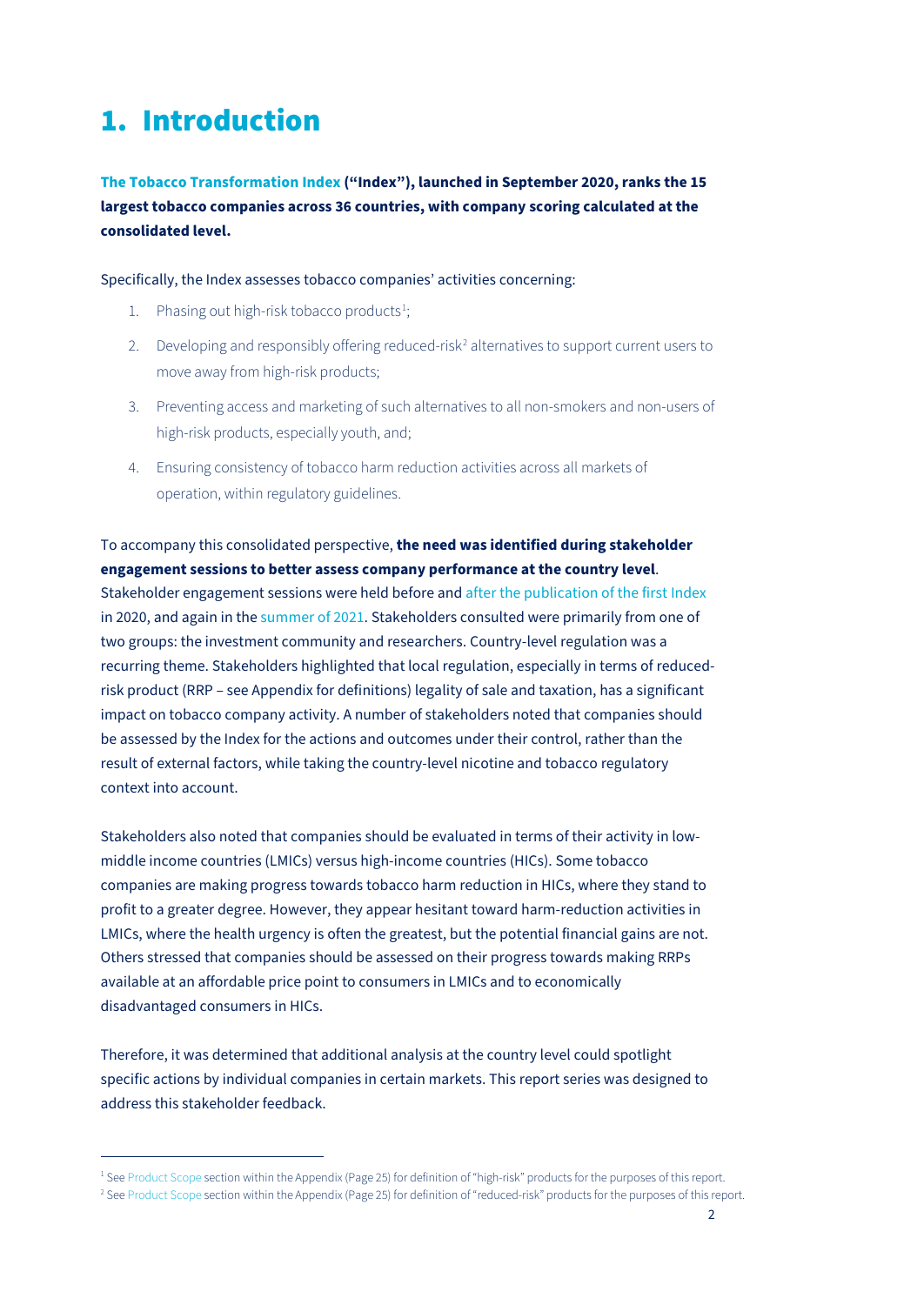Companies should be assessed with the country-level context taken into consideration.

## **Scope**

This report is the second in a series of four reports which will assess the 15 tobacco companies in the Index at a country level. The analysis will be published across a series of four reports for ease of reading. The 36 countries assessed as part of the Index account for approximately 85% of the current global population of adult smokers. The first report was focused on 13 countries in the Asia Pacific region. This second report focuses on the Middle East and Africa region, and covers the six countries in the Tobacco Transformation Index from that region:

- **1.** Egypt
- **2.** Ethiopia
- **3.** Kenya
- 4. Nigeria
- **5.** Saudi Arabia
- **6.** South Africa

The remaining 17 countries, which form part of the global Index, will be assessed in one of the two subsequent regional reports (the Americas and Europe).

## Report structure & objectives

The first section of this report **describes the nicotine and tobacco regulatory context of each country**. The Index recognizes that the regulatory context varies significantly from country to country and that this variation affects individual companies' strategies, performance, and ultimate pathways to industry transformation.

**This report does not generally consider non-regulatory factors as part of the country context assessment (except for a country's disposable income per capita)**. The Index is evolving, and it is envisioned that non-regulatory factors will play a greater role in future analysis and reports. In terms of trade, this and all reports in the series address products legally marketed and sold, and officially offered by companies. Products in de-facto circulation, including illicit products, are not addressed in this report series.

The second section of this report **assesses company performance** through the lens of the country-level nicotine and tobacco regulatory context. In doing so, this report builds further on the consolidated or global Index by covering the nuances of company performance at a country level.

The purpose of this report is to provide observations of company activity at a country level, within that country's nicotine and tobacco regulatory context. The report does not provide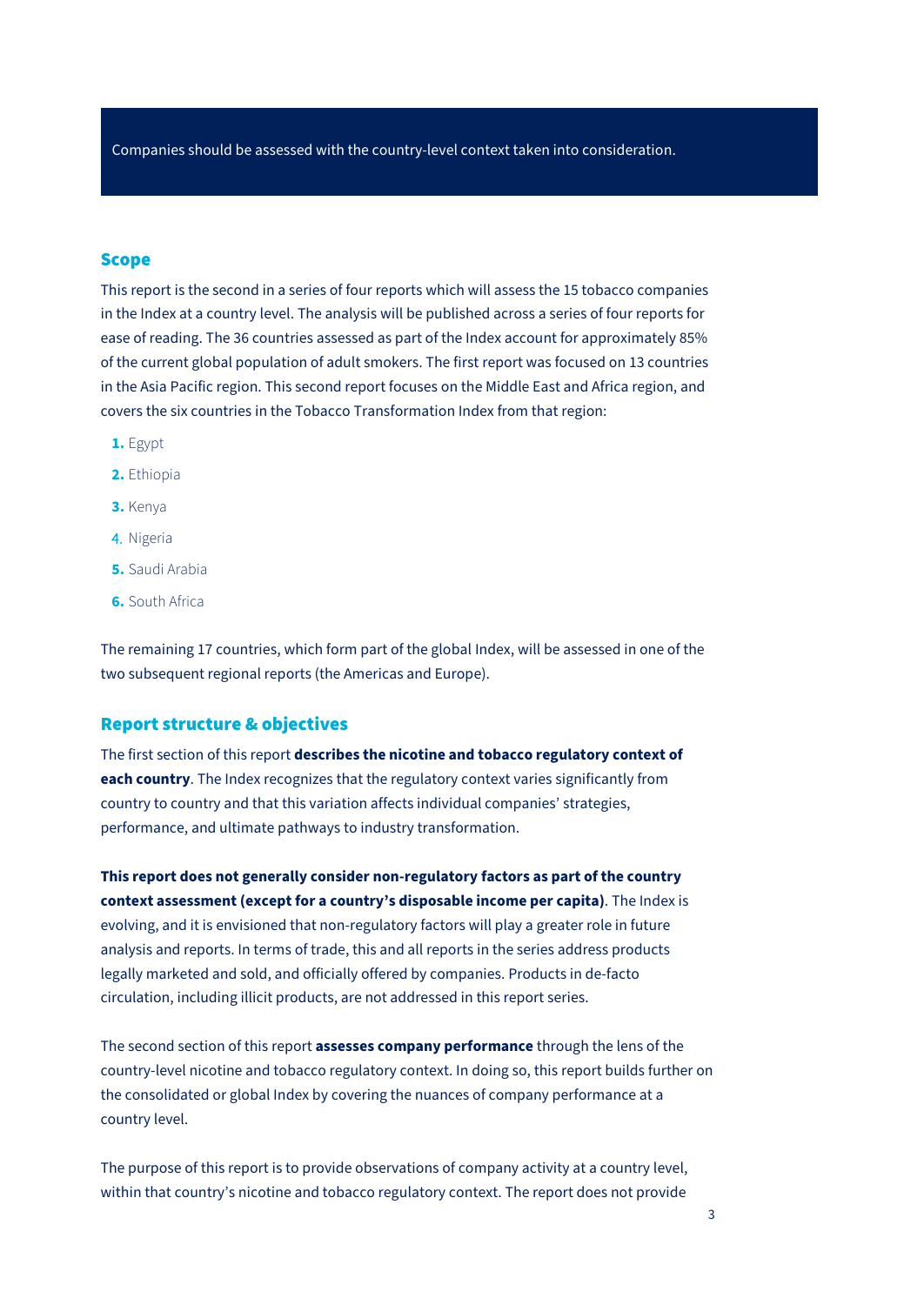recommendations to companies but focuses rather on observations. A separate report may be developed after this series, offering recommendations as to how companies can go further in individual countries to advance the harm reduction agenda.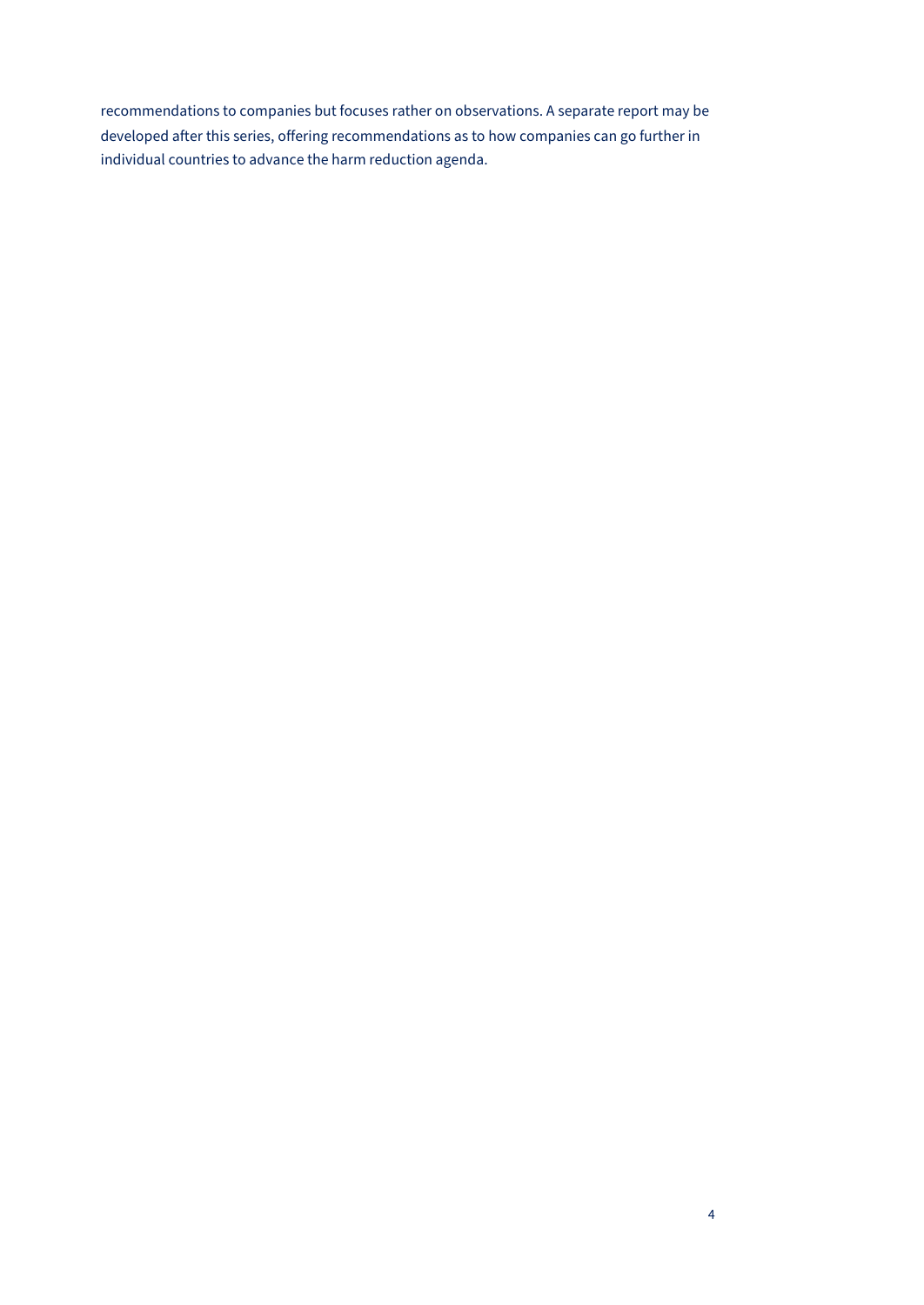# <span id="page-5-0"></span>2. Summary

## **Underdeveloped or uncertain regulatory environments correlate with low company reduced-risk product presence**

Across the six Middle Eastern and African markets under review, a range of reduced-risk products are legal in most countries. The key exception to this pattern is Ethiopia, where only Swedish-style snus and NRT products are allowed. In the other five countries, while several products are legal, there are notable restrictions. In Egypt, for example, cartridges and eliquids were banned until December 2021, when the Egyptian Ministry of Health and Population agreed to lift the ban<sup>[3](#page-5-1)</sup>. Up until that point, cartridges and e-liquids were widely available through the informal market in the country. Heated tobacco products were made legal in Egypt earlier in 2021<sup>[4](#page-5-2)</sup>, resulting in product launches for both BAT (Glo) and PMI (IQOS).

In Kenya, regulatory uncertainty led to British American Tobacco (BAT) launching, and then subsequently withdrawing, its tobacco-free nicotine pouch brand Lyft from the market, following a regulatory dispute in late 2020. At the time of writing, BAT has stated that it is engaging with the authorities in Kenya to support a re-entry of the category. [5](#page-5-3) In other countries, there is a lack of legislation regarding reduced-risk products. In South Africa, for example, e-vapor products are not covered by the Tobacco Products Control Act, and as such, there are no restrictions on marketing. The National Government of South Africa is currently proposing the Control of Tobacco Products and Electronic Nicotine Delivery Systems Bill, which would regulate vapor products in the same way as cigarettes. It is not yet clear, however, whether the bill will be enacted, effectively creating regulatory uncertainty.

## **Lack of reduced-risk products in low-income countries**

The two countries in which companies under review offer reduced-risk products (Saudi Arabia and South Africa) have relatively high levels of disposable income, in comparison to the other countries in the region. Saudi Arabia has the highest level of disposable income, and South Africa has the third highest (marginally behind Egypt, where legal restrictions, until recently, represented the most significant barrier to offering reduced-risk products). In contrast, companies do not currently offer any reduced-risk products in Kenya or Nigeria, two countries where average disposable income levels are relatively low (globally and versus the other countries under review in the region).

## **International companies maintain high-risk presence**

The leading international cigarette manufacturers have maintained their presence of high-risk products within the Middle East and Africa region. While some have lost cigarette share in specific markets, for example as a result of the temporary ban on all tobacco and vaping

<span id="page-5-1"></span><sup>3</sup> Almal news. Heated Tobacco in Egypt. October 27, 2021. Accessed May 5, 2022. https://almalnews.com/%D8%A7%D9%84%D8%B4%D8%B1%D9%82%D9%8A%D8%A9-%D9%84%D9%84%D8%AF%D8%AE%D8%A 7%D9%86-%D8%AA%D9%81%D8%A7%D8%B6%D9%84-%D8%A8%D9%8A%D9%86-%D8%B9%D8%B1%D8%B6%D9%8A%D9%86- %D8%B5%D9%8A%D9%86%D9%89

<span id="page-5-2"></span><sup>4</sup> Veto Gate. Tobacco legislation in Egypt. March 8, 2021. Accessed May 5, 2022. https://www.vetogate.com/4298625

<span id="page-5-3"></span><sup>5</sup> Business Daily Africa. BAT Lobbies to Resume Nicotine Pouch Sales. April 19, 2022. Accessed May 5, 2022. https://www.businessdailyafrica.com/bd/corporate/companies/bat-lobbies-to-resume-nicotine-pouch-sales-3786400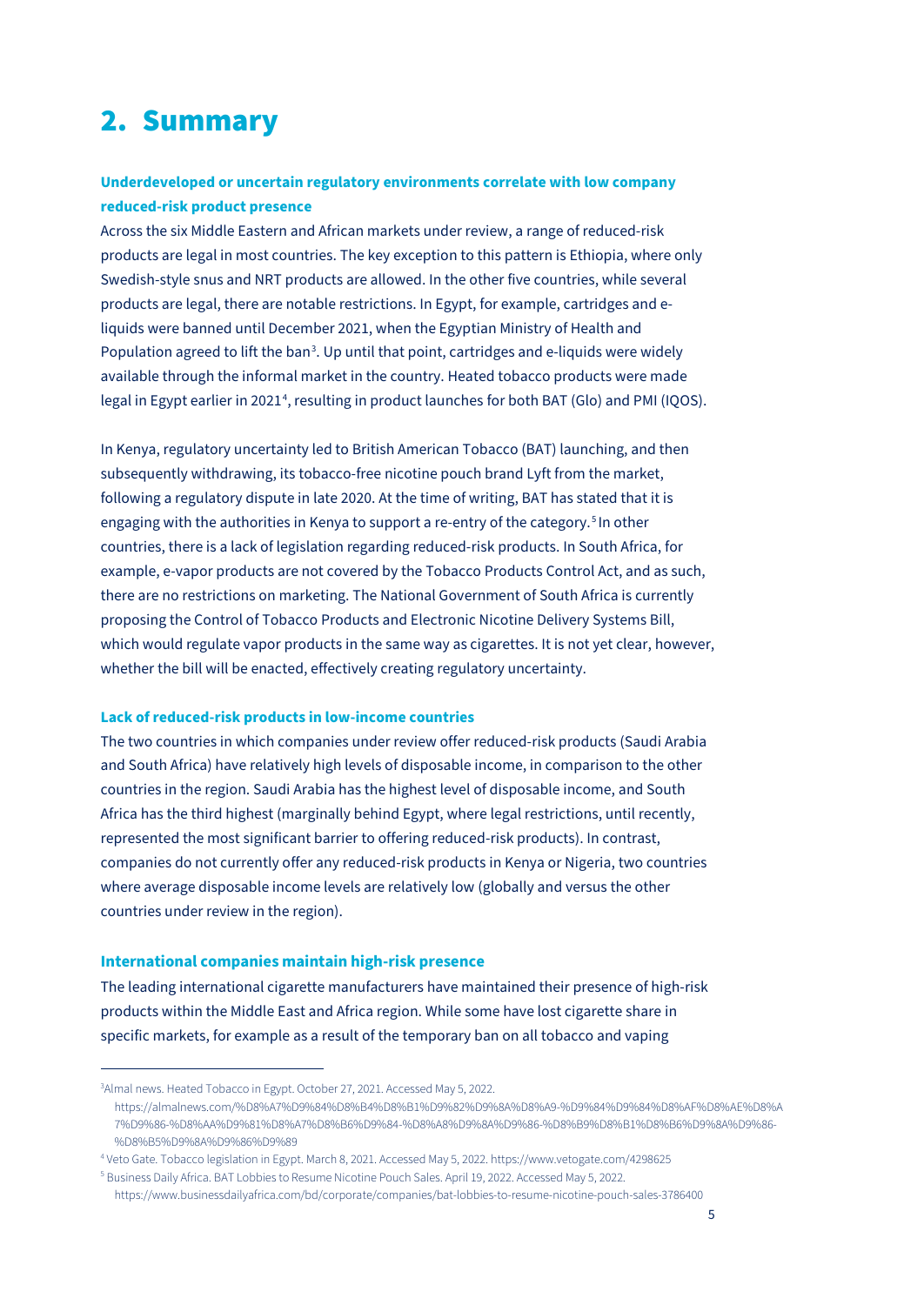products in South Africa between March and August 2020, or as a result of competitive activity, none have lost cigarette share across all operating markets. Product launches, promotions, increases in product offer and acquisitions have all taken place in the cigarette category in the countries under review over the last five years.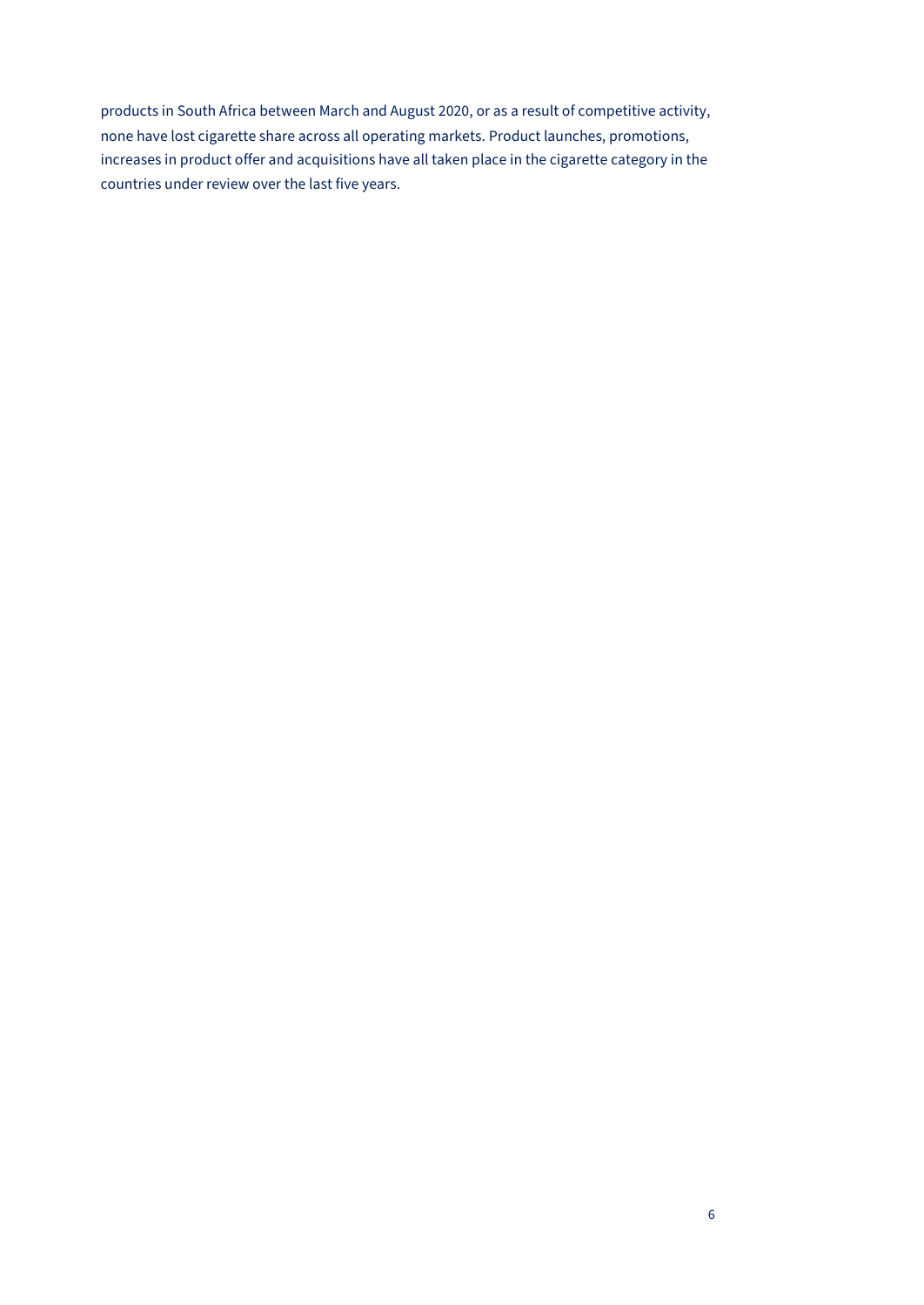# <span id="page-7-0"></span>3. Nicotine & Tobacco Regulatory Context

## Purpose

When assessing a nicotine and/or tobacco company's contribution toward accelerated industry transformation, it is necessary to consider the regulatory country-level context in which that company is operating. Certain factors, as highlighted below, play a role in a company's ability to offer reduced-risk products to help transition smokers from combustible to non-combustible forms of nicotine consumption, as part of the long-term goal of ending smoking completely.

## Criteria

The following set of metrics has been incorporated into the country context analysis:

## 1. Nicotine and Tobacco Regulatory Context

The Index recognizes that the context in which companies operate varies significantly from country to country and that this variation affects individual companies' strategies, performance and ultimate pathways to industry transformation. While this variation should not limit the industry in pursuing tobacco harm reduction strategies, it should be considered when conducting a wider analysis of the context in which companies operate.

- a. Reduced-Risk Product Legality of Commercialization: The legal status of reduced-risk products is a crucial factor to consider. Ultimately, tobacco companies cannot offer reduced-risk products in countries where the sale of those products is banned or heavily restricted. This analysis therefore takes into account the legal status of reduced-risk products when assessing company performance at a country and regional level.
- b. Reduced-Risk Product Taxation: The overall tax burden applicable to reducedrisk products in a country is another key factor to consider. This analysis considers the overall tax burden of reduced-risk products in a country, and how this compares with the tax burden for high-risk products.
- c. Ability to Market Reduced-Risk Products: In certain instances, despite the legality of reduced-risk product of commercialization, tobacco companies are unable to market, or are severely limited in the extent to which they can market, reduced-risk products, making it challenging to transition smokers to reducedrisk products as a means of harm reduction.
- 2. Disposable Income Per Capita: Economics is another factor for consumers to consider in transitioning to reduced-risk alternatives if they are unable to quit consumption of high-risk products. Disposable income per capita impacts the ability of smokers in a country to afford reduced-risk products. This analysis considers the average disposable income levels in a country as part of the overall country-level context.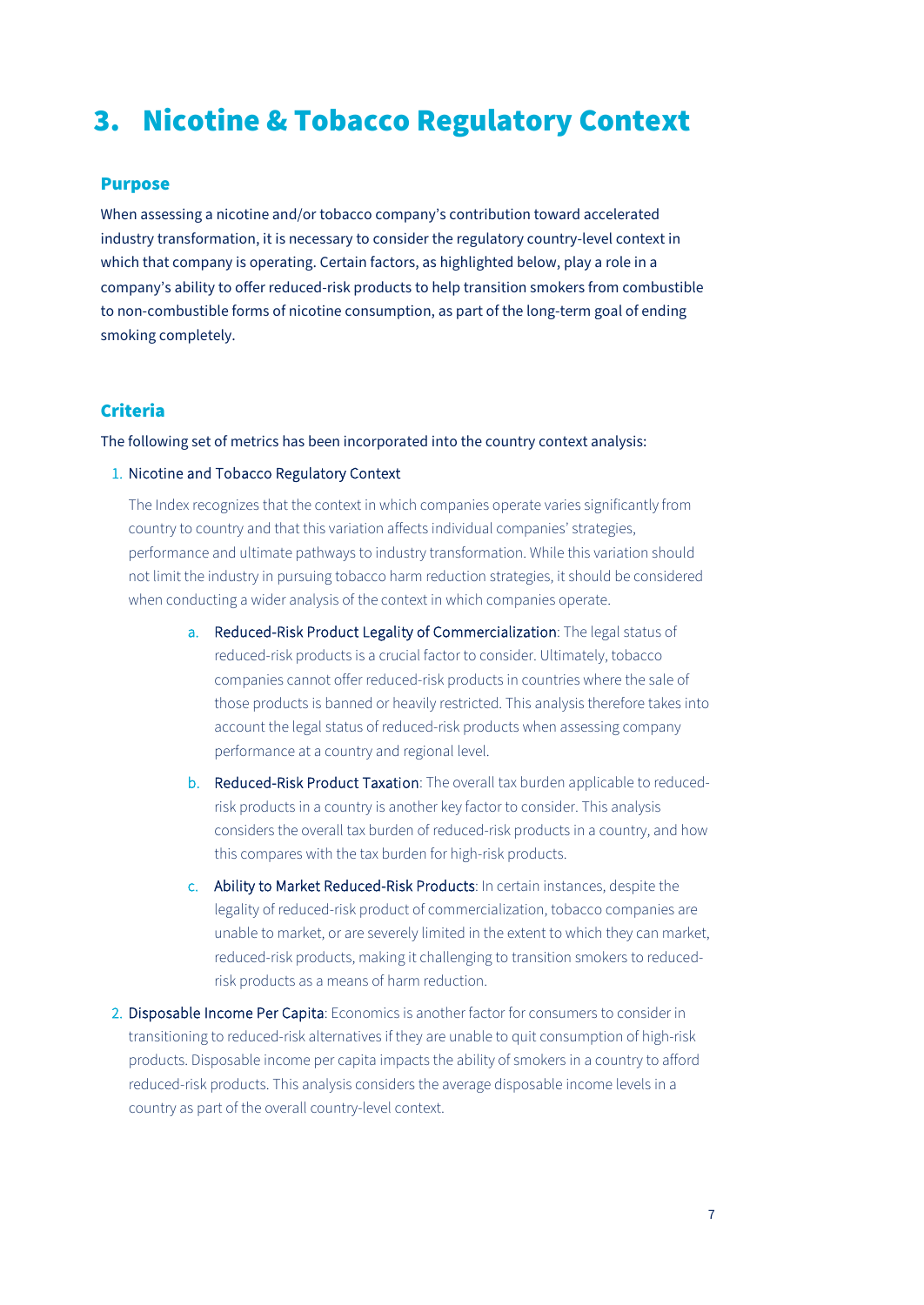## Approach

Each of the 36 countries included in the global Tobacco Transformation Index was ranked based on each of the below metrics.

## 1. Nicotine and Tobacco Regulatory Context

- a. Reduced-Risk Product Legality of Commercialization: The number of reduced-risk products which can be legally sold, out of the six categories defined as part of the Tobacco Transformation Index (cartridges, e-liquids, heated tobacco, non-tobacco nicotine pouches, NRT products, Swedish-style snus).
- b. Reduced-Risk Product Taxation: The highest-taxed reduced-risk product in the market (total tax burden, as a percentage of the average retail selling price).
- c. Ability to Market Reduced-Risk Products: The number of channels in which legal reduced-risk products are allowed to be marketed per country. (Advertising in press and other printed media, advertising on radio, audiovisual commercials, retail product display, advertising in stores).
- 2. Disposable Income Per Capita: Average disposable income levels.

The ability to legally sell reduced-risk products influences companies' actions at the country level.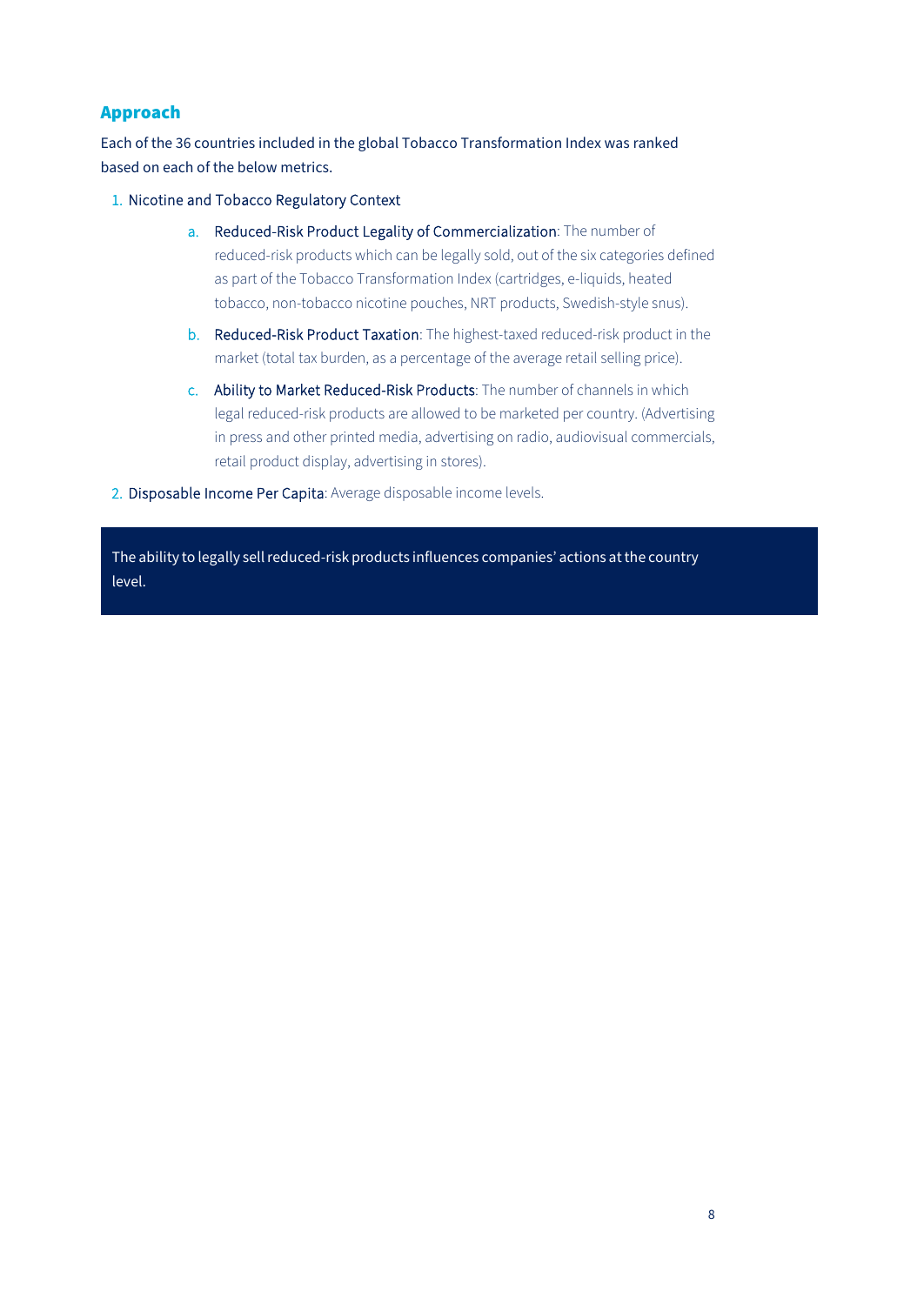## **Country Context & Company Activity<sup>[6](#page-9-0)</sup> Summary**

With the above analytical framework in mind, it is important to look closely at the specific nicotine and tobacco regulatory context of each of the six countries<sup>[7](#page-9-1)</sup> in the Middle East and Africa region, and how tobacco and nicotine companies have responded.

## **Figure 1: Country Context – Key Nicotine and Tobacco Regulation, and Disposable Income**

|                |                                                                                        | RRP Legality of<br>Commercialization<br>(out of $6$ ) | <b>RRP Taxation</b><br>(average overall tax<br>burden)                                                                                                              | Ability to Market<br>RRPs (out of 30) | Disposable Income<br>Per Capita<br>(USD, 2020) |
|----------------|----------------------------------------------------------------------------------------|-------------------------------------------------------|---------------------------------------------------------------------------------------------------------------------------------------------------------------------|---------------------------------------|------------------------------------------------|
| Ethiopia       | 卷                                                                                      | $\overline{2}$                                        |                                                                                                                                                                     | $\overline{2}$                        | 617.6                                          |
| Egypt          | $\mathbf{z}$                                                                           | $4*$                                                  | 17%                                                                                                                                                                 | 4                                     | 3275.1                                         |
| Kenya          | $=$ $=$                                                                                | $\mathsf{S}$                                          | 23%                                                                                                                                                                 | 20                                    | 1518.5                                         |
| Saudi Arabia   | $\begin{array}{c} \text{SPAS} \\ \begin{array}{c} \text{SPAS} \end{array} \end{array}$ | 5                                                     | 51%                                                                                                                                                                 | 17                                    | 9157.6                                         |
| Nigeria        |                                                                                        | 6                                                     | 27%                                                                                                                                                                 | 14                                    | 1514.6                                         |
| South Africa   | $\geqslant$                                                                            | 6                                                     | 19%                                                                                                                                                                 | 20                                    | 3060.2                                         |
| Medium<br>High | Low                                                                                    | cartridage in December 2021                           | Source: Tobacco Transformation Index 2021 Country Fact Sheet, data to end 2020<br>*Egypt legalized the remaining two reduced-risk product categories, e-liquids and |                                       |                                                |

## Middle East & Africa: Country Context (Key Nicotine and Tobacco Regulation)

Barrier Barrier Barrier cartridges, in December 2021

Approach: See Appendix - Country Context Approach, for more details

Note: Countries are ordered by lowest to highest number of legal reduced-risk products

<span id="page-9-0"></span><sup>6</sup> This analysis focuses on official company presence in each country at the time of writing. Brands in de facto, and/or illicit, circulation in a country are not included, as the analysis is focused on official company activity.

<span id="page-9-1"></span><sup>7</sup> Countries are ordered alphabetically in this summary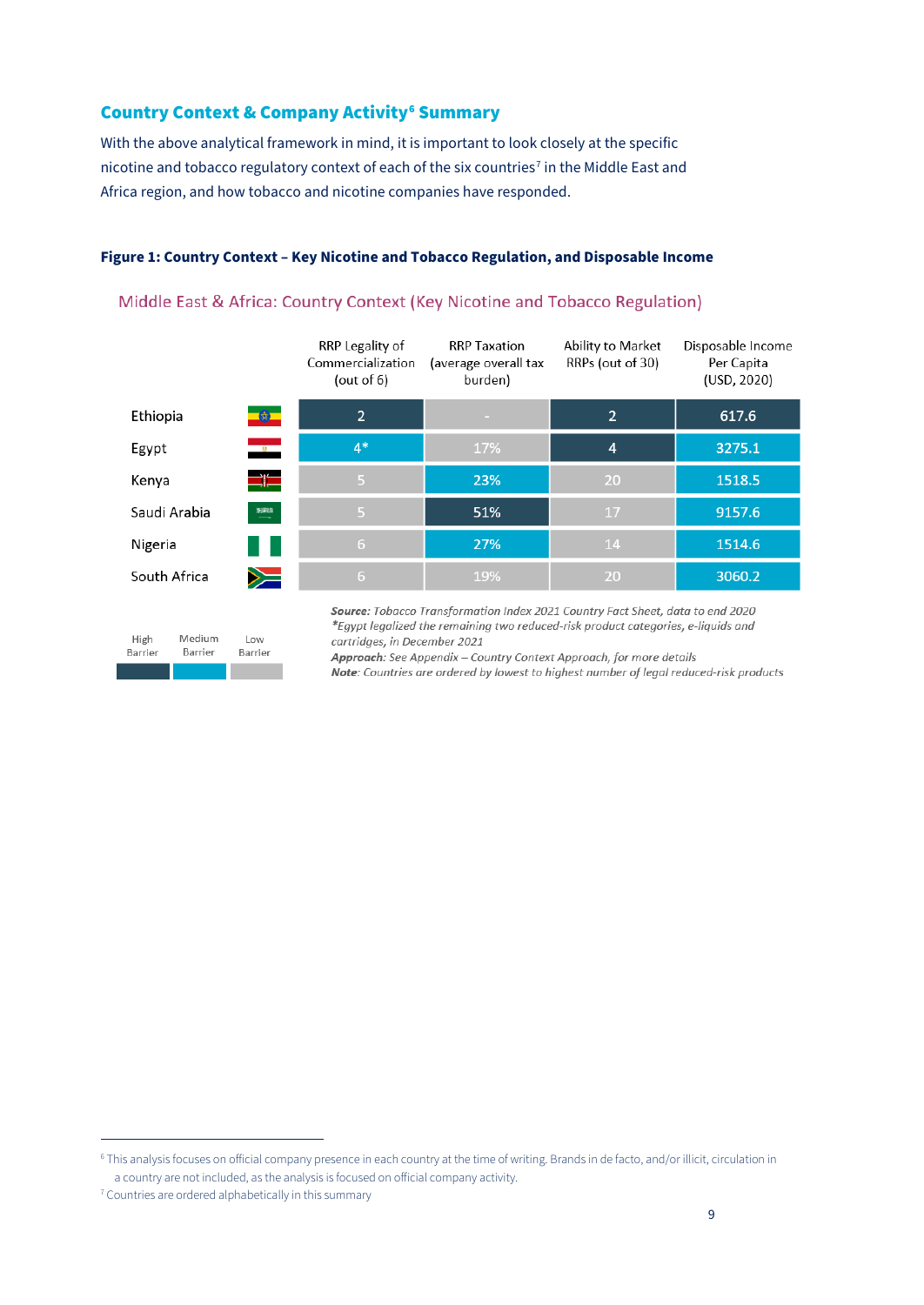#### Egypt

## **Country Context**

Until December 2021, e-liquids and cartridges were banned in Egypt, when the Ministry of Health and Population agreed to lift the ban, and Eastern Co was allowed to obtain a license to manufacture electronic cigarettes[8](#page-10-0) . As of the time of writing, United Tobacco Company (Philip Morris Egypt) also submitted an application for a license to produce tobacco products in Egypt<sup>[9](#page-10-1)</sup>. The other four reduced-risk product categories are legal, although in 2020 market sizes were negligible. Retail display for the legal reduced-risk product categories is permitted, but all other marketing is banned. Disposable income levels are relatively high in Egypt compared to other countries under review in the region.

## **Company Activity**

None of the companies under review have a significant presence in reduced-risk products in Egypt, although IQOS (PMI) and Glo (BAT) heated tobacco products were recently launched in 2021 in the market. BAT, Eastern, Imperial, JTI, PMI and Swisher all sell high-risk products in Egypt.

## Ethiopia

## **Country Context**

Swedish-style snus and NRT products are legal in Ethiopia, while other reduced-risk categories are banned. Retail product display and advertising in store are unrestricted for NRT products, but all other marketing activity for NRT products and Swedish-style snus is banned. Market sizes in the country for these categories in 2020 were negligible. Disposable income levels are the lowest of the countries under review.

#### **Company Activity**

None of the companies under review sell reduced-risk products in Ethiopia. BAT, JTI and PMI sell high-risk products in the country.

#### Kenya

#### **Country Context**

Five reduced-risk product categories are legal in Kenya, while non-tobacco nicotine pouches are illegal. Marketing of Swedish-style snus is restricted, but for all other legal reduced-risk categories, marketing is unrestricted. Kenya has among the lowest levels of disposable income in the region. Taxation was first introduced for e-vapor products in 2017 and was increased in 2019. Taxation rates for e-vapor products are comparable with those of high-risk products in Kenya (33.8% total tax burden).

#### **Company Activity**

None of the companies under review sells reduced-risk products in Kenya. The government banned nontobacco nicotine pouches in October 2020, which led to BAT withdrawing its Lyft brand. BAT and PMI sell highrisk products in the country.

<span id="page-10-0"></span><sup>8</sup> Masrawy news. Production licenses. December 07, 2021. Accessed May 9, 2022 https://www.masrawy.com/news/news\_economy/details/2021/12/7/2137054/%D8%B1%D8%AE%D8%B5%D8%A9-%D8%A5%D9%8 6%D8%AA%D8%A7%D8%AC-%D8%A7%D9%84%D8%B3%D8%AC%D8%A7%D8%A6%D8%B1-%D9%83%D9%8A%D9%81-%D9%8A %D8%B1%D9%89-%D9%85%D8%B5%D9%86%D8%B9%D9%88%D9%86-%D9%83%D8%B1%D8%A7%D8%B3%D8%A9-%D8%A7%D 9%84%D8%B4%D8%B1%D9%88%D8%B7-%D8%A7%D9%84%D8%AC%D8%AF%D9%8A%D8%AF%D8%A9-#Details-RelatedArticle

<span id="page-10-1"></span><sup>9</sup> Eastern Co SAE. Decisions of the Board of Directors' Meeting. April 14, 2022. Accessed May 9, 2022. https://www.egx.com.eg/downloads/Bulletins/276739\_3.pdf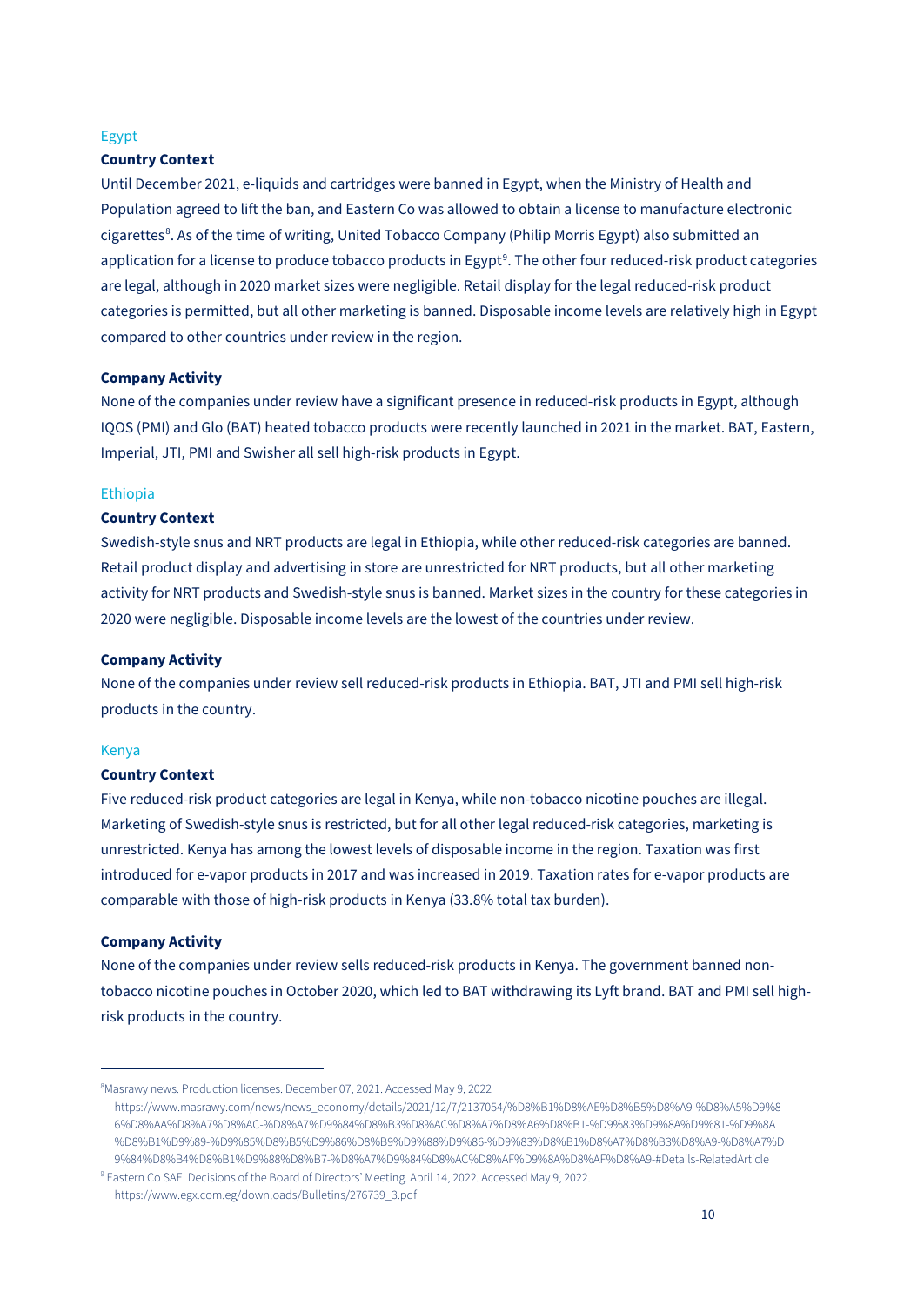## Nigeria

## **Country Context**

All six reduced-risk product categories are legal in Nigeria. The marketing of e-liquids and cartridges is unrestricted. Marketing for other reduced-risk product categories is restricted, but not completely banned. Nigeria has among the lowest levels of disposable income in the region.

#### **Company Activity**

None of the companies under review sells reduced-risk products in Nigeria. BAT, Imperial, JTI, KT&G, PMI and Swisher sell high-risk products in Nigeria.

## Saudi Arabia

## **Country Context**

Swedish-style snus is illegal in Saudi Arabia, while the other five reduced-risk product categories are permitted. Marketing restrictions apply to NRT products and non-tobacco nicotine pouches, while the marketing of other reduced-risk product categories is unrestricted. Relatively high taxation levels, comparable to those of high-risk products (63% total tax burden) represent a barrier to reduced-risk-products, but this is mitigated to a certain degree by the highest level of disposable income in the region.

## **Company Activity**

BAT and PMI sell both reduced-risk and high-risk products in Saudi Arabia. Imperial, JTI and Swisher sell high-risk products in the country but have no reduced-risk presence.

## South Africa

#### **Country Context**

All six reduced-risk product categories are legal in South Africa. Swedish-style snus and heated tobacco are subject to certain marketing restrictions, while marketing of the other categories is unrestricted. Tax rates are relatively low on reduced-risk products (compared to high-risk product taxation in the market), while disposable incomes are relatively high for the region. From March to August 2020, in a measure aimed at tackling the spread of COVID-19, South African authorities placed [a temporary ban](https://www.smokefreeworld.org/conflicting-signals-in-south-africa/) on all tobacco and vaping products, which led to stockpiling, as well as an increase in the sale of illicit tobacco products.

#### **Company Activity**

BAT and PMI sell both reduced-risk and high-risk products in South Africa. Imperial, JTI and Swisher sell high-risk products in the country but have no reduced-risk presence. JTI sells highrisk products and, through the e-cigarette brand E-Lites (manufactured by Zandera Ltd, which JTI acquired in 2014) also has a minor presence in reduced-risk products.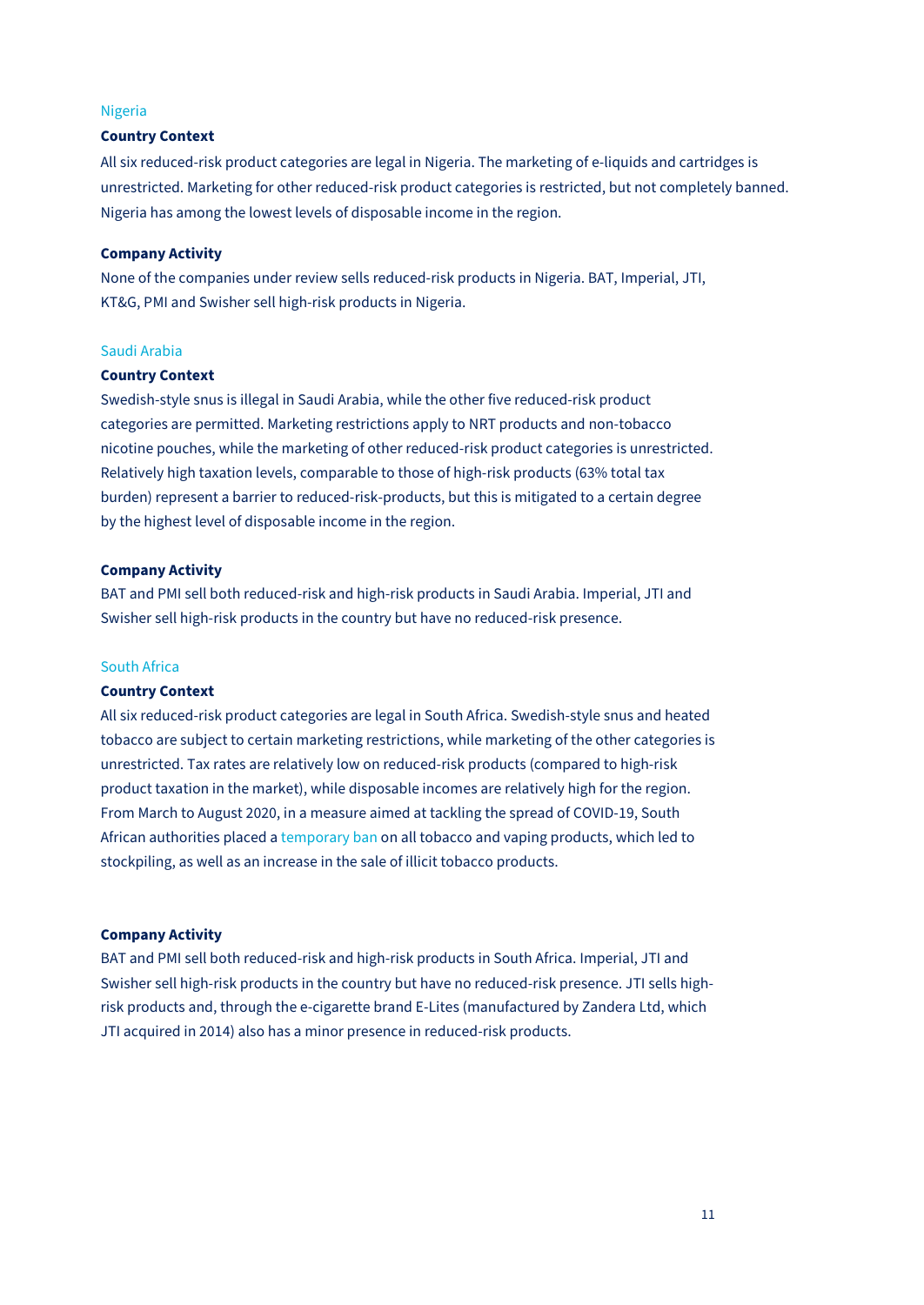# <span id="page-12-0"></span>4. Company Performance at Country Level

## Purpose

An analysis of company performance at the country level relative to peers gives an indication of a company's proactive harm-reduction strategies, as it enables a comparison within the same operating environment. This analysis strategy mitigates to a certain degree (although does not fully eliminate) the impact of circumstance and historic geographic footprints, compared to analysis aggregated at a global level. The analysis allows us to understand what types of RRPs (if any) companies are offering, in markets where those products can be sold legally.

## **Note that this report does not generally consider non-regulatory factors as part of the country context assessment (except for of a country's disposable income per capita).**

To achieve a direct comparison across companies, a "Net Effect" score is calculated from a set of criteria (see below), which measures a company's impact on harm reduction.

## Criteria and Scoring Approach – Net Effect



#### See Appendix for further detail on approach to scoring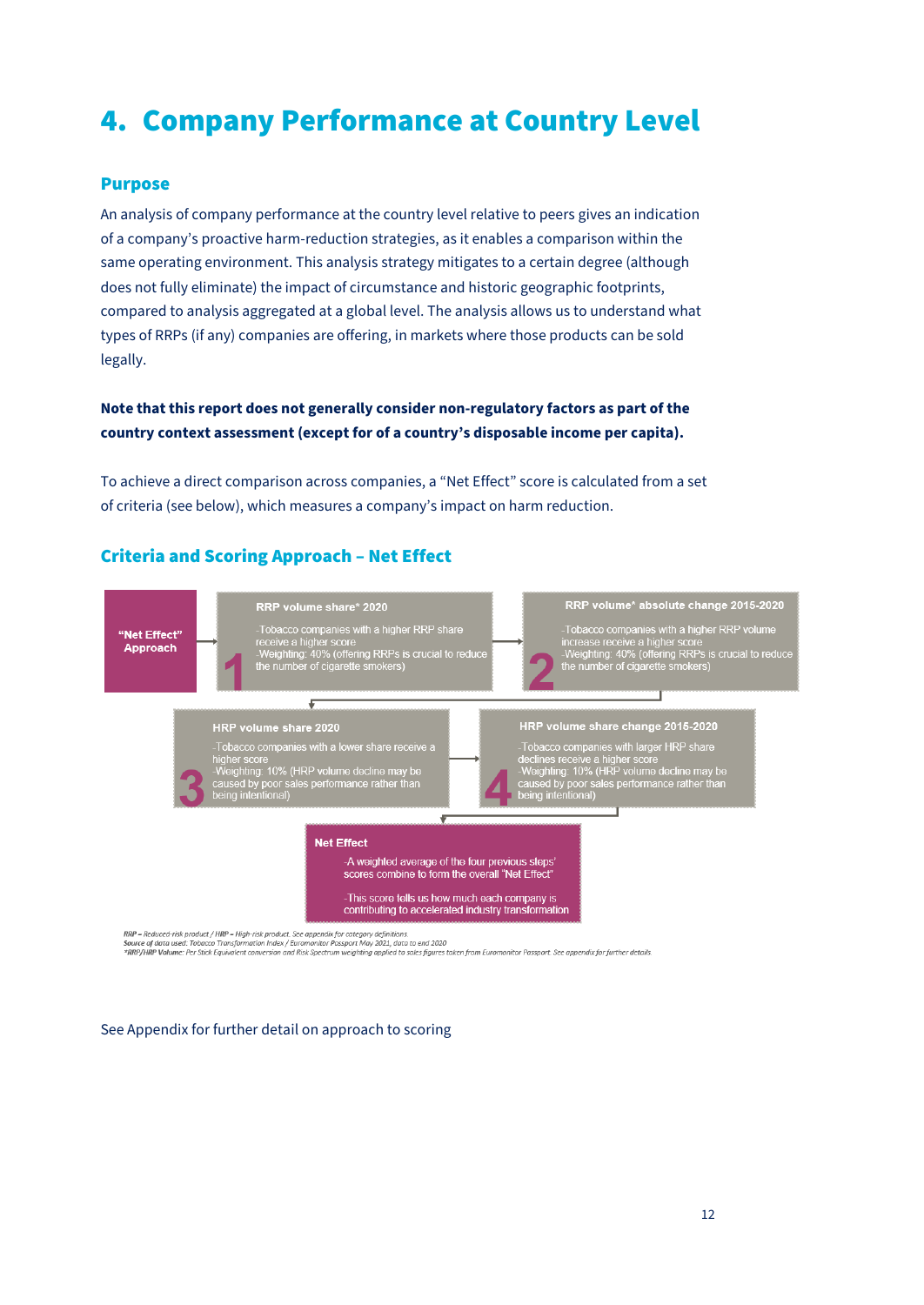## Company Performance Summary

**British American Tobacco (BAT)[10](#page-13-0)** had a significant reduced-risk presence in three of the Middle Eastern and African countries under review in 2020, although its presence declined to two when non-tobacco nicotine pouches became illegal in Kenya in October 2020. The two countries in which BAT sells reduced-risk products are Saudi Arabia and South Africa, principally through cartridges, although the company also launched heated tobacco products in South Africa. In 2021, BAT launched its Glo heated tobacco product in Egypt. In high-risk products, BAT has a presence in all six countries under review, but in 2020 only increased its market share of cigarettes in one market – Kenya.

**Eastern CO SAE (Eastern)** sells high-risk products in Egypt, where it is the leading manufacturer of cigarettes and other high-risk tobacco products. Eastern does not currently sell reduced-risk products, although has indicated that it is considering options to bring heated tobacco to the market by mid-2022 $^{11}$  $^{11}$  $^{11}$ .

**Imperial Brands (Imperial)** in 2020 did not sell reduced-risk products in the countries under review, but sold high-risk products in Egypt, Nigeria, Saudi Arabia and South Africa. Of the countries under review in the region, Saudi Arabia is the company's largest market, where it registered a 20.5% volume share in cigarettes in 2020. Egypt is the only other market in which Imperial sells cigarettes, while it sells fine cut tobacco in South Africa and cigars in Nigeria.

**JTI** in 2020 sold high-risk products in Ethiopia, Nigeria, Saudi Arabia and South Africa. With the exception of South Africa, JTI increased its volume share of cigarettes in each of these markets in 2020. JTI offers reduced-risk products in South Africa through e-cigarette brand E-Lites, whose manufacturer, Zandera Ltd, was acquired by JTI in 2014.

**KT&G** sells high-risk products (cigarettes) in one country under review in the region, Nigeria.

**PMI**, at the end of 2020, had a presence in reduced-risk products through heated tobacco in two of the Middle Eastern and African countries under review: Saudi Arabia and South Africa. More recently, in 2021, PMI launched its IQOS heated tobacco product in Egypt as well. PMI is present in high-risk products in all six countries under review. Its share of cigarettes sales increased in Saudi Arabia and Egypt in 2020, while it declined or stagnated in the other countries under review.

**Swisher International** is not present in reduced-risk products in any of the Middle Eastern and African countries under review. It sells high-risk products in four countries (Egypt, Nigeria, Saudi Arabia and South Africa) through cigars, cigarillos and pipe tobacco.

<span id="page-13-0"></span><sup>&</sup>lt;sup>10</sup> Companies are ordered alphabetically in this summary

<span id="page-13-1"></span><sup>&</sup>lt;sup>11</sup>Almal news. Heated Tobacco in Egypt. October 27, 2021. Accessed May 5, 2022.

https://almalnews.com/%D8%A7%D9%84%D8%B4%D8%B1%D9%82%D9%8A%D8%A9-%D9%84%D9%84%D8%AF%D8%AE%D8%A 7%D9%86-%D8%AA%D9%81%D8%A7%D8%B6%D9%84-%D8%A8%D9%8A%D9%86-%D8%B9%D8%B1%D8%B6%D9%8A%D9%86- %D8%B5%D9%8A%D9%86%D9%89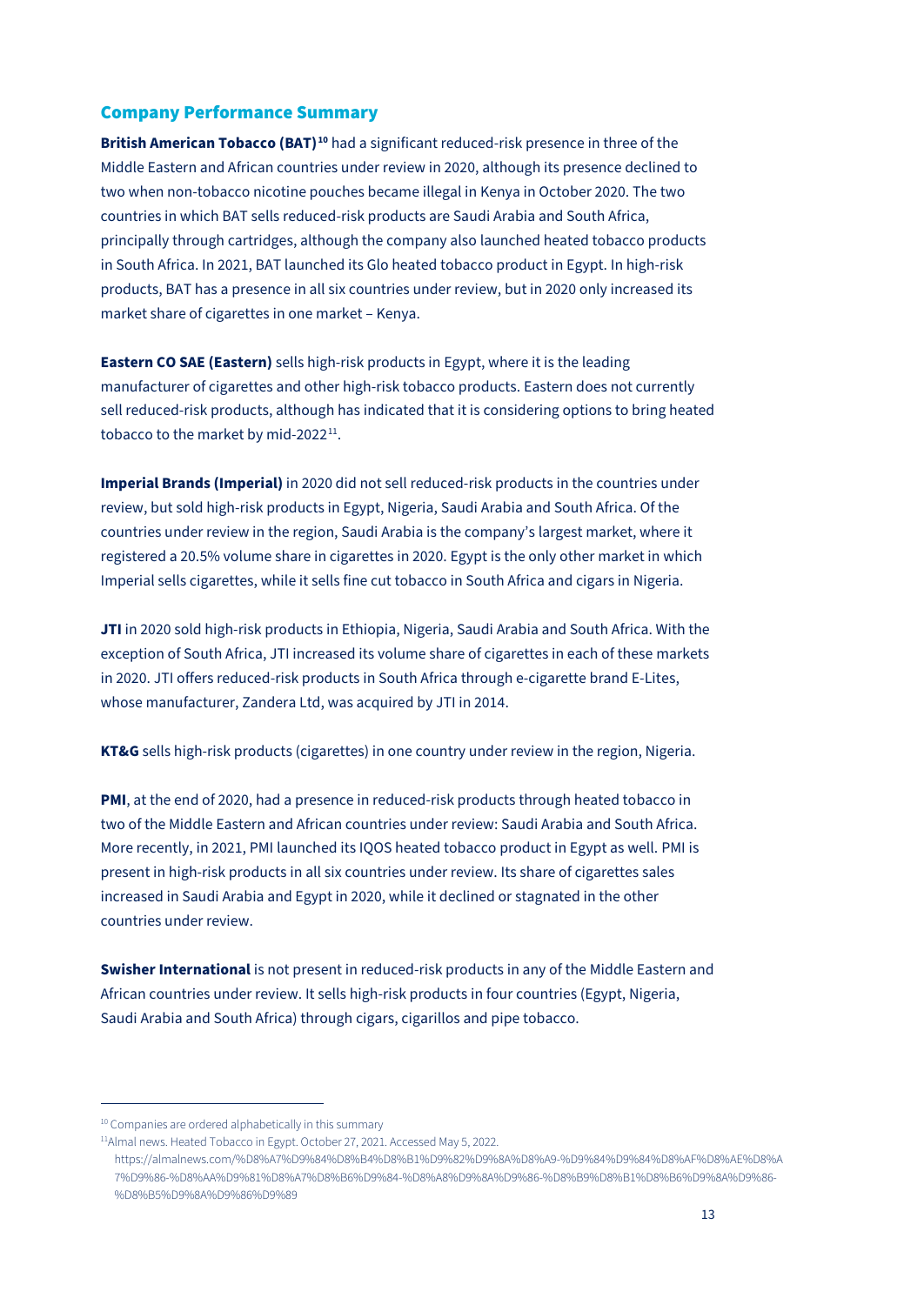A full assessment of each company's activities in the region can be found on the following pages.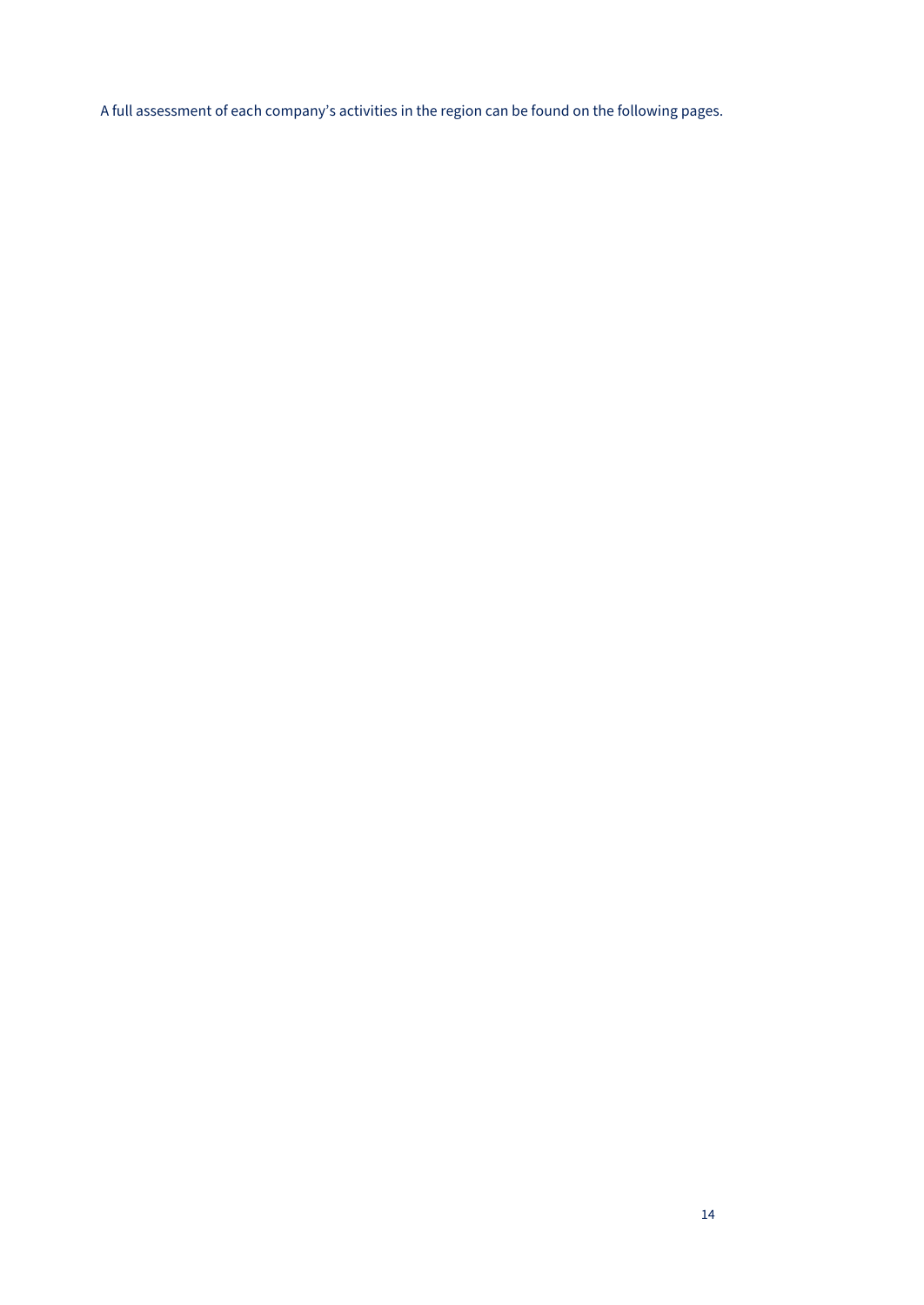## Company Assessment<sup>12</sup>: British American Tobacco Plc (BAT)

| Country                          | <b>Company HRP Presence</b> | Company RRP Presence | <b>Net Effect Ranking</b> | <b>Legal RRP Categories</b> |
|----------------------------------|-----------------------------|----------------------|---------------------------|-----------------------------|
| ➣<br>South Africa                | <b>Yes</b>                  | <b>Yes</b>           | #1 $($ of 5 $)$           | 6                           |
| $\frac{93213}{}$<br>Saudi Arabia | <b>Yes</b>                  | <b>Yes</b>           | #2 (of 4)                 | 5                           |
| Ethiopia                         | <b>Yes</b>                  | No                   | $\sim$                    | 2                           |
| ш.<br>Egypt                      | <b>Yes</b>                  | Recently launched    | $\sim$                    | 4                           |
| Æ<br>Kenya                       | <b>Yes</b>                  | No                   | $\sim$                    | 5                           |
| Nigeria                          | <b>Yes</b>                  | No                   | $\sim$                    | 6                           |

#### Middle East & Africa Harm Reduction Summary: British American Tobacco (BAT)

Source: Tobacco Transformation Index 2021 Country Fact Sheet, and Euromonitor Passport (published May 2021, data to end 2020) Net Effect Ranking: Ranking of company at a country level, versus the other 14 companies assessed as part of the analysis. A company will not register a positive Net Effect score if it does not sell RRPs in a country where at least two RRP categories are legal. See Appendix – Company Assessment for more details on Net Effect scoring. Legal RRP Categories: Reflects the number of legal RRP categories in the country (out of a total of 6). Recent Product Launches: BAT's Glo heated tobacco product was launched in Egypt in 2021. Sales are not yet significant enough to be considered in the Net Effect score.

Note: The above table focuses on regulatory factors but does not include non-regulatory factors that may limit a company's actions in a market. Some, but not all, of these factors are assessed in the analysis below.

## **BAT offers reduced-risk products in two markets and recently launched in a third market**

As of the end of 2020, BAT sold reduced-risk products in two of the markets under review – Saudi Arabia and South Africa. BAT also had a minor presence in Kenya through its Lyft brand in the non-tobacco nicotine pouches category, but it had to suspend sales after the government banned the category in October 2020. In addition, in 2021, BAT launched its Glo heated tobacco product in Egypt.

In South Africa, BAT ranked first in terms of harm reduction efforts, primarily through its presence in e-liquids, where in 2020 it recorded a 78.1% value share. This position was established through the 2019 acquisition of local company Twisp (Pty) Ltd and its brand of vaping products. In 2020, BAT also established a minor presence in heated tobacco through its Neo brand (consumables designed to be used in conjunction with its Glo device), which recorded a 0.4% volume share in that year.

BAT ranked second in harm reduction in Saudi Arabia, following the launch in August 2020 of Vuse, where it is the first mover in the cartridges category.

#### **BAT sells high-risk products in all markets**

BAT is the market leader in cigarettes in both South Africa and Saudi Arabia but saw its market share fall in both countries in 2020. In South Africa, BAT's volume share in cigarettes was

<span id="page-15-0"></span><sup>&</sup>lt;sup>12</sup> Companies assessed in alphabetical order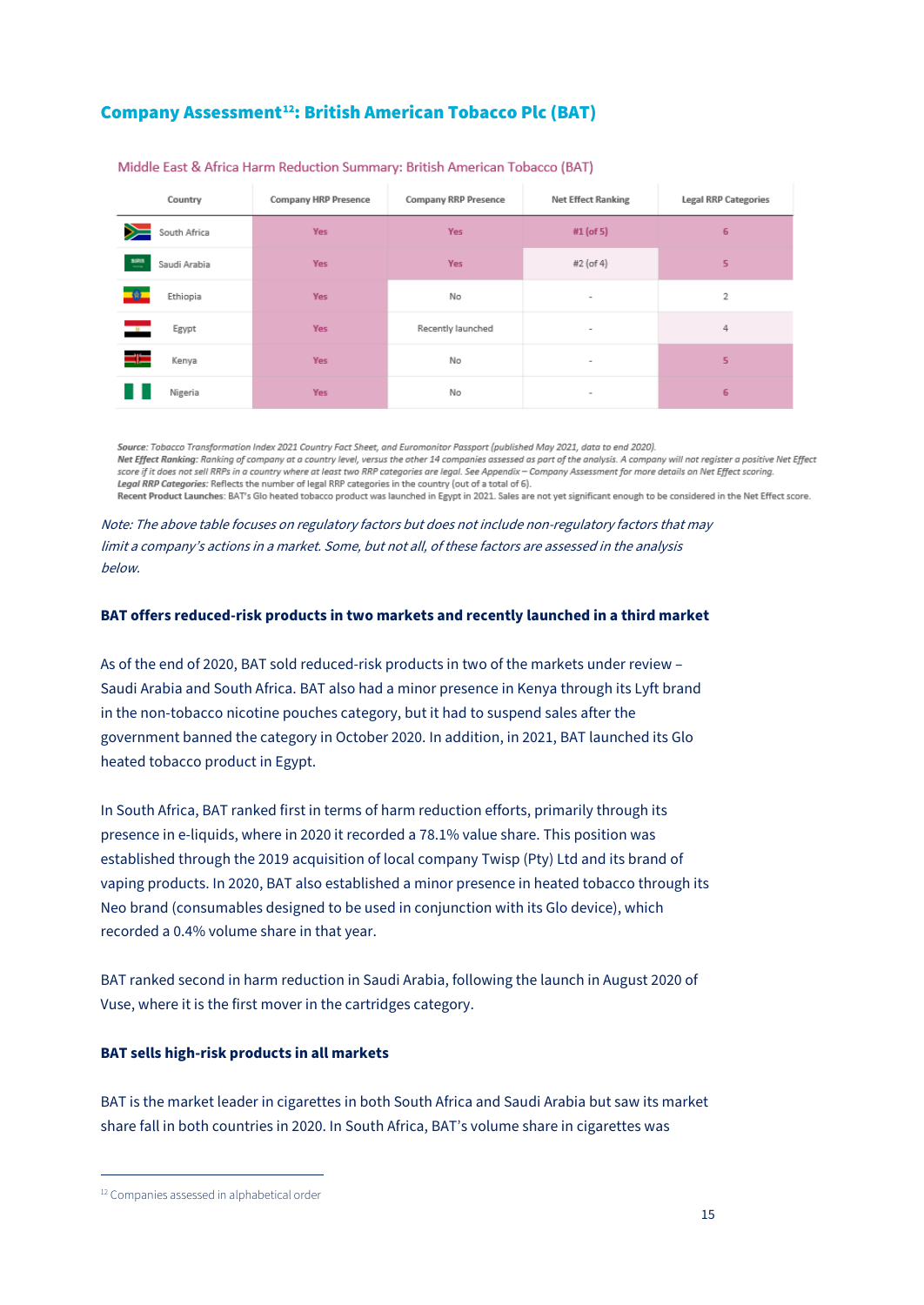62.0%, having fallen from 66.5% in 2019. The impact of COVID-19, and the subsequent ban (from March to August 2020) on all tobacco and vaping products, lead to increased demand for cheaper local brands, as well as illicit tobacco products. BAT's share in Saudi Arabia fell from 47.2% in 2019 to 44.2% in 2020, where demand for cheaper products strengthened. In response, BAT introduced Pall Mall Classic Red (8mg) and Pall Mall Classic Blue (6mg) in Saudi Arabia, which were positioned at the lowest price point in cigarettes (SAR16 per pack of 20 sticks). BAT still lost share to competitors which discounted products.

BAT has a presence in high-risk products in the other four countries under review in the region. In Ethiopia, however, BAT's sales are minimal, with Rothmans being imported and distributed by National Tobacco Enterprise Ethiopia SC (owned by JTI). In Kenya and Nigeria, BAT is the market leader in cigarettes, and ranks third in Egypt.

Kenya was the one of six markets where BAT increased its share in cigarettes in 2020, reaching 81.7%. Its sales grew as demand increased for economy products, such as its Rooster and Sportsman brands.

In Nigeria, BAT's cigarette market share fell marginally, from 77.8% in 2019 to 77.6% in 2020, as demand for cheaper brands grew. There were, however, pockets of growth for premium brands, particularly in flavors, and BAT launched a number of innovations, such as Benson & Hedges Switch and the 2019 release of Rothmans Indigo.

BAT has a relatively small volume share of cigarettes in Egypt, and it share has been in slow decline, having been 5.7% in 2016 and falling to 5.1% in 2020.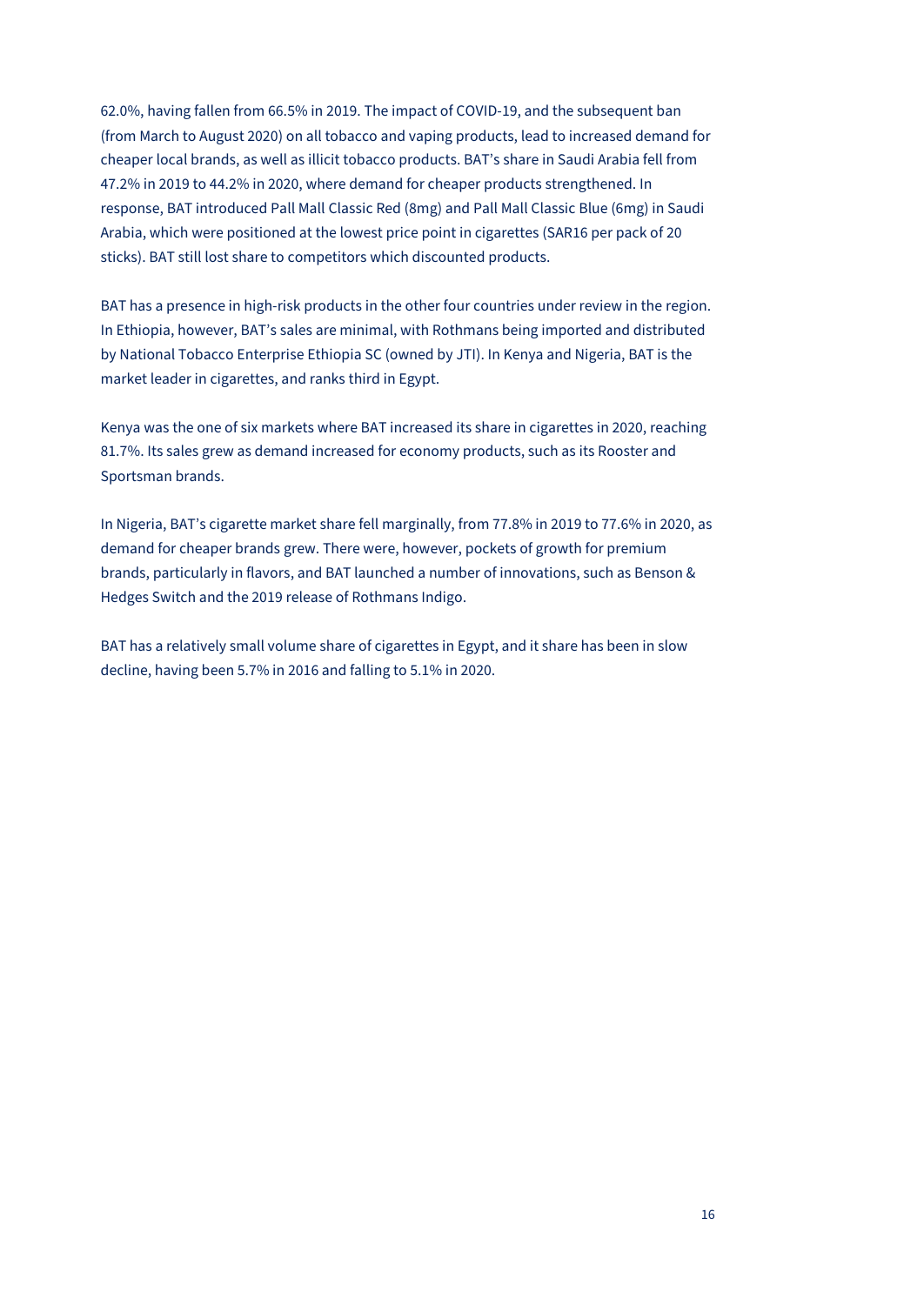## Company Assessment: Eastern CO SAE (Eastern)

| Country | Company HRP Presence |     | <b>Net Effect Ranking</b> | <b>Legal RRP Categories</b> |
|---------|----------------------|-----|---------------------------|-----------------------------|
| Egypt   | Yes                  | No. |                           |                             |

#### Middle East & Africa Harm Reduction Summary: Eastern Co (SAE)

Source: Tobacco Transformation Index 2021 Country Fact Sheet, and Euromonitor Passport (published May 2021, data to end 2020). Net Effect Ranking: Ranking of company at a country level, versus the other 14 companies assessed as part of the analysis. A company will not register a positive Net Effect score if it does not sell RRPs in a country where at least two RRP categories are legal. See Appendix - Company Assessment for more details on Net Effect scoring. Legal RRP Categories: Reflects the number of legal RRP categories in the country (out of a total of 6).

Note: The above table focuses on regulatory factors but does not include non-regulatory factors that may limit a company's actions in a market. Some, but not all, of these factors are assessed in the analysis below.

## **Eastern leads high-risk sales in Egypt**

Eastern, which is 51% owned by the Egyptian government, is only present in Egypt. It dominates high-risk product sales in the country and does not currently sell reduced-risk products. In 2020, Eastern held a 79.4% volume share of cigarettes, having consistently increased its sales and market share since 2017, and having started expanding production in 2020. Eastern has indicated that it will focus future efforts on expanding into flavored cigarettes, following the success of its flavored molasses products.

Eastern is also the market leader in cigars and cigarillos, with a volume share of 76.2%. Actual volume sales of cigars and cigarillos are very small in Egypt, however, and have generally been in decline since 2016.

Until December 2021, e-vapor products were illegal in Egypt; at which point the Egyptian Ministry of Health and Population confirmed the lifting of the ban on these reduced-risk products. E-liquids and cartridges can now be imported and sold legally, must conform to Egyptian product standards, and are subject to VAT. Heated tobacco was also recently made legal in Egypt, and Eastern has indicated it is considering plans to launch a heated tobacco product by mid-2022<sup>[13](#page-17-0)</sup>.

<span id="page-17-0"></span><sup>&</sup>lt;sup>13</sup> Almal news. Heated Tobacco in Egypt. October 27, 2021. Accessed May 5, 2022.

https://almalnews.com/%D8%A7%D9%84%D8%B4%D8%B1%D9%82%D9%8A%D8%A9-%D9%84%D9%84%D8%AF%D8%AE%D8%A 7%D9%86-%D8%AA%D9%81%D8%A7%D8%B6%D9%84-%D8%A8%D9%8A%D9%86-%D8%B9%D8%B1%D8%B6%D9%8A%D9%86- %D8%B5%D9%8A%D9%86%D9%89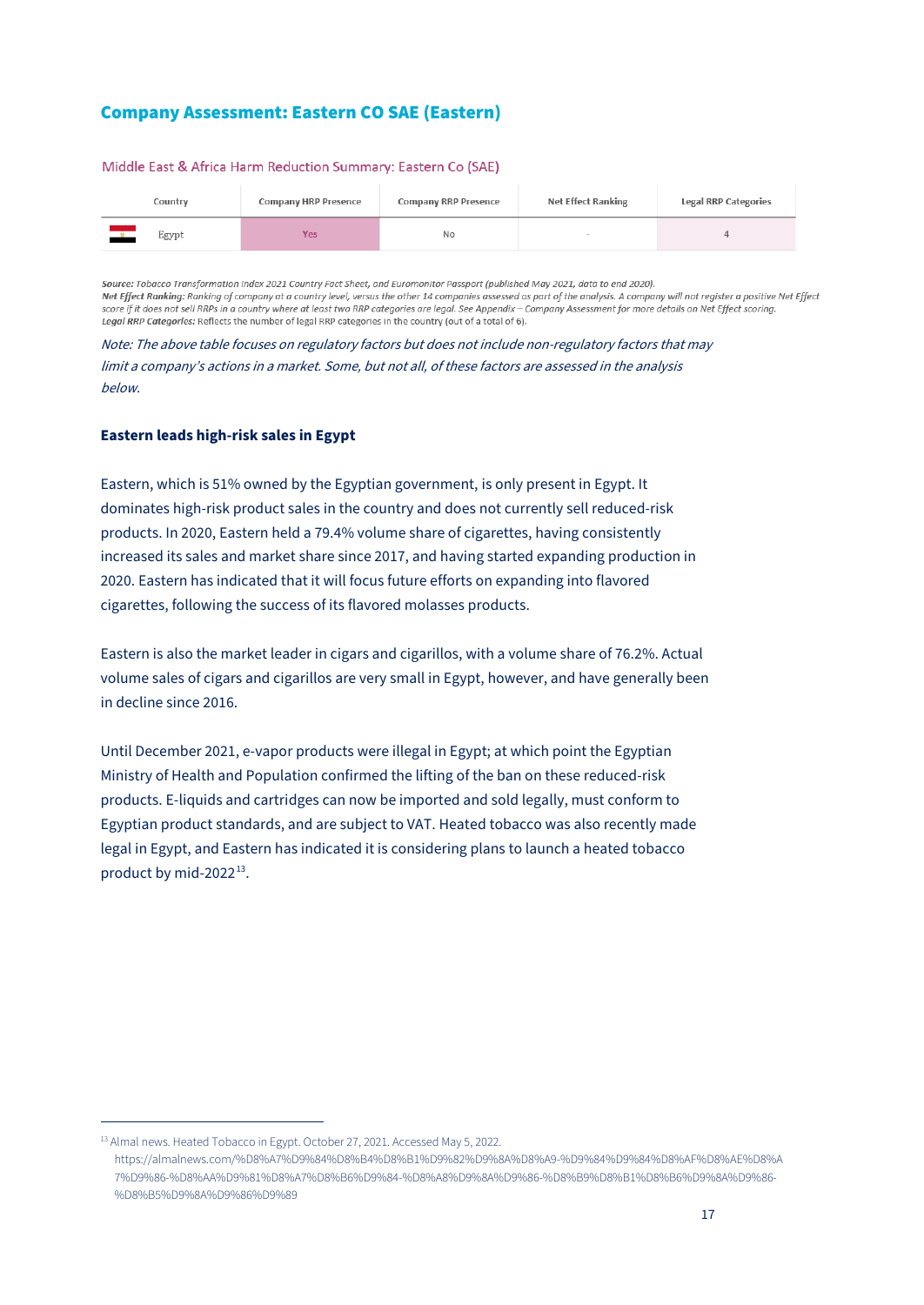## Company Assessment: Imperial Brands Plc (Imperial)

| Country                            | <b>Company HRP Presence</b> | <b>Company RRP Presence</b> | <b>Net Effect Ranking</b> | <b>Legal RRP Categories</b> |
|------------------------------------|-----------------------------|-----------------------------|---------------------------|-----------------------------|
| $\frac{1}{2}$<br>Egypt             | <b>Yes</b>                  | No                          | $\overline{\phantom{a}}$  | $\overline{4}$              |
| Nigeria                            | <b>Yes</b>                  | No                          | $\sim$                    | 6                           |
| $\frac{53703}{-1}$<br>Saudi Arabia | <b>Yes</b>                  | <b>No</b>                   | $\overline{\phantom{a}}$  | 5                           |
| $\geq$<br>South Africa             | <b>Yes</b>                  | No                          | $\overline{\phantom{a}}$  | 6                           |

#### Middle East & Africa Harm Reduction Summary: Imperial Brands Plc (Imperial)

Source: Tobacco Transformation Index 2021 Country Fact Sheet, and Euromonitor Passport (published May 2021, data to end 2020). Net Effect Ranking: Ranking of company at a country level, versus the other 14 companies assessed as part of the analysis. A company will not register a positive Net Effect score if it does not sell RRPs in a country where at least two RRP categories are leagl. See Appendix – Company Assessment for more details on Net Effect scoring. Legal RRP Categories: Reflects the number of legal RRP categories in the country (out of a total of 6).

Note: The above table focuses on regulatory factors but does not include non-regulatory factors that may limit a company's actions in a market. Some, but not all, of these factors are assessed in the analysis below.

## **Imperial's presence in the region is limited to high-risk products**

Imperial does not have a presence in reduced-risk products in the Middle Eastern and African countries under review, while it sells high-risk products in Egypt, Nigeria, Saudi Arabia and South Africa.

Saudi Arabia is Imperial's largest high-risk products market, where it ranked third in cigarettes in 2020, with a volume share of 20.5%; up significantly from 8.8% in 2018. The company's West and Davidoff brands have driven its growth, although Davidoff's sales stagnated in 2020. In order to stimulate sales, the brand offered free gifts with purchase. For example, Davidoff Evolve included a free cigarette case containing a lighter. This gift was available to consumers purchasing four packs. Imperial also sells cigars and cigarillos in Saudi Arabia.

In Egypt, Imperial is the fifth-ranked cigarette player, with a 1.3% volume share in 2020, down from 1.7% in 2016. In 2020, it was the market leader in fine cut tobacco, with a volume share of 54.1%; however, the overall category is very small. In cigars, Imperial is a minor player, with a market share of less than 1%.

Imperial's presence in South Africa is restricted to fine cut tobacco, where it ranked second in 2020, with a 34.4% volume share. The category remains small compared with cigarettes in the market, and shrank in 2020, owing to the government's temporary (March to August 2020) ban on all tobacco and vaping products, in response to COVID-19.

In Nigeria, Imperial is the market leader in cigars, with a 55.6% volume share in 2020, although this equates to sales of just 20,000 cigars.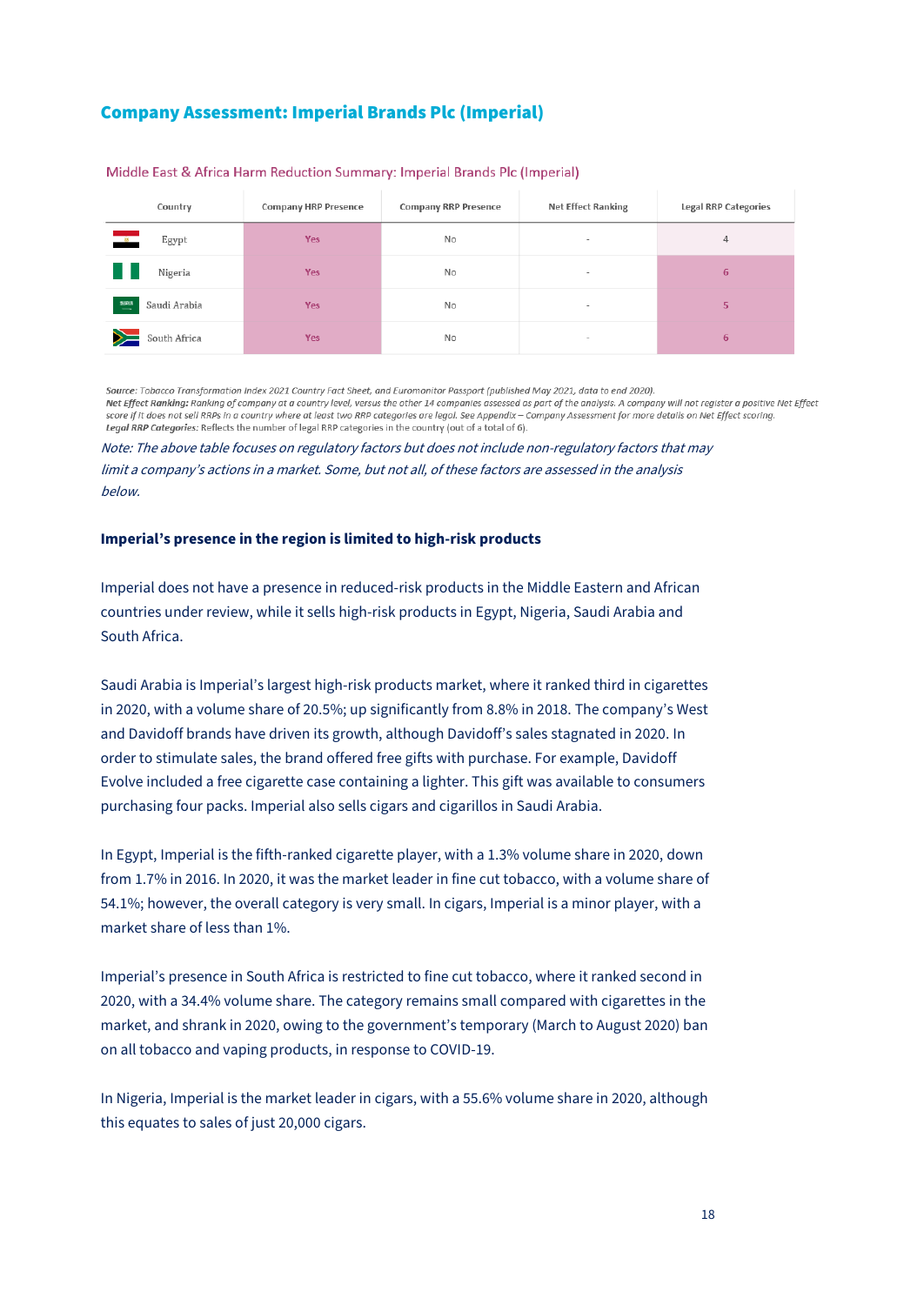## Company Assessment: Japan Tobacco Inc (JTI)

| Country                | <b>Company HRP Presence</b> | <b>Company RRP Presence</b> | <b>Net Effect Ranking</b>       | <b>Legal RRP Categories</b> |
|------------------------|-----------------------------|-----------------------------|---------------------------------|-----------------------------|
| Egypt<br>$\frac{1}{2}$ | <b>Yes</b>                  | No                          | $\overline{\phantom{a}}$        | 4                           |
| Ethiopia               | <b>Yes</b>                  | No                          | $\overline{\phantom{a}}$        | 2                           |
| Nigeria                | <b>Yes</b>                  | No                          | $\hspace{0.1mm}-\hspace{0.1mm}$ | 6                           |
| Saudi Arabia           | <b>Yes</b>                  | No                          | $\overline{\phantom{a}}$        | 5.                          |
| South Africa           | <b>Yes</b>                  | No                          | $\overline{\phantom{a}}$        | $6\phantom{1}$              |

#### Middle East & Africa Harm Reduction Summary: Japan Tobacco Inc (JTI)

Source: Tobacco Transformation Index 2021 Country Fact Sheet, and Euromonitor Passport (published May 2021, data to end 2020). Net Effect Ranking: Ranking of company at a country level, versus the other 14 companies assessed as part of the analysis. A company will not register a positive Net Effect score if it does not sell RRPs in a country where at least two RRP categories are legal. See Appendix - Company Assessment for more details on Net Effect scoring. Legal RRP Categories: Reflects the number of legal RRP categories in the country (out of a total of 6).

Note: The above table focuses on regulatory factors but does not include non-regulatory factors that may limit a company's actions in a market. Some, but not all, of these factors are assessed in the analysis below.

## **JTI primarily sells high-risk products in the region**

Other than e-cigarette product E-Lites (whose manufacturer Zandera Ltd was acquired by JTI in 2014, with negligible sales in 2020) JTI does not sell reduced-risk products in the Middle Eastern and African countries under review. JTI sells high-risk products in five of the markets, with Kenya being the exception.

Ethiopia is JTI's largest high-risk products market, where it has a monopoly on cigarette distribution following its 2017 acquisition of a controlling share of National Tobacco Enterprise Ethiopia SC. Following the acquisition, cigarette volume sales increased by 31.1% between 2017 and 2020, driven by existing locally produced brands, but also from JTI importing its international brand Winston. JTI-owned brands account for over 99% of cigarette volume sales in the country, but it also imports and distributes very small volumes of other brands, such as BAT's Rothmans and PMI's Marlboro.

Nigeria is JTI's second biggest market in cigarette volume terms, where it increased its volume share from 14.5% in 2019 to 14.7% in 2020. In Egypt, JTI's cigarette volume sales are similar to those in Nigeria in actual volume terms, but JTI is ranked fourth, with its market share falling in 2020 to 2.4%. JTI is, however, the market leader in pipe tobacco, a significant category in Egypt, where it had a 36.8% volume share in 2020.

In Saudi Arabia, JTI is the fourth largest cigarette player and increased its volume share from 4.2% in 2019 to 5.1% in 2020. It is also the largest player in pipe tobacco, increasing its market share from 66.5% in 2019 to 66.8% in 2020.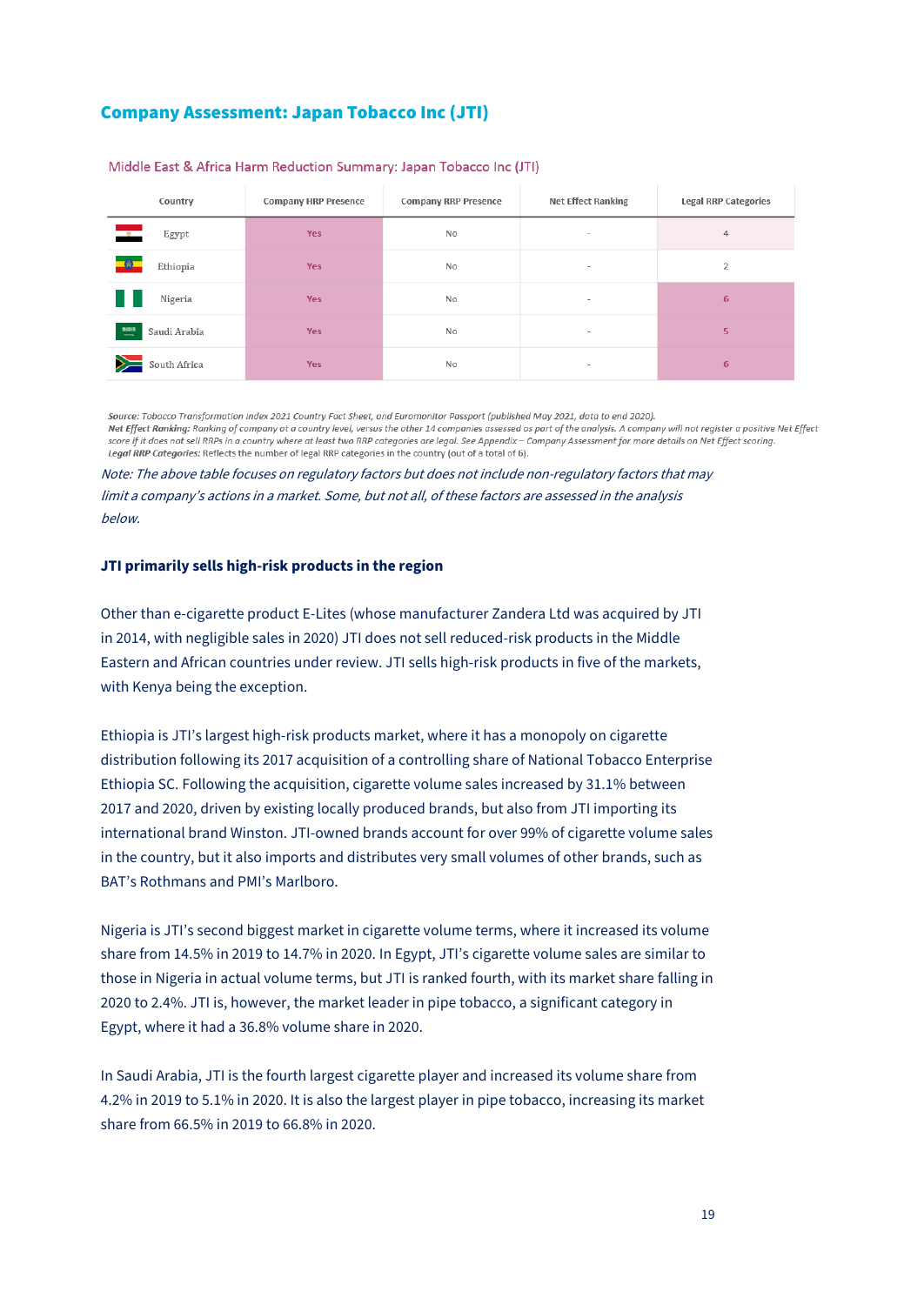JTI is the second largest cigarette player in South Africa, with a 2020 volume share of 11.6%. In 2020, its volume sales declined as a result of the temporary (March to August 2020) ban on all tobacco and vaping products. However, JTI gained market share as a result of it not increasing its prices once the ban ended, contrary to the actions of several of its competitors.

## Company Assessment: KT&G Corp (KT&G)

#### Middle East & Africa Harm Reduction Summary: KT&G Corp (KT&G)

| Country | <b>Company HRP Presence</b> |    | <b>Net Effect Ranking</b> | <b>Legal RRP Categories</b> |
|---------|-----------------------------|----|---------------------------|-----------------------------|
| Nigeria | Yes                         | No |                           |                             |

Source: Tobacco Transformation Index 2021 Country Fact Sheet, and Euromonitor Passport (published May 2021, data to end 2020). Net Effect Ranking: Ranking of company at a country level, versus the other 14 companies assessed as part of the analysis. A company will not register a positive Net Effect<br>score if it does not sell RRPs in a country where Legal RRP Categories: Reflects the number of legal RRP categories in the country (out of a total of 6).

Note: The above table focuses on regulatory factors but does not include non-regulatory factors that may limit a company's actions in a market. Some, but not all, of these factors are assessed in the analysis below.

#### **KT&G's presence is limited to cigarettes in Nigeria**

KT&G is not present in reduced-risk products in the Middle Eastern and African countries under review, but does sell cigarettes in Nigeria, where it is the third-ranked player. The company established a presence in Nigeria in 2014, where its volume share of cigarettes in 2020 reached 4.1%. Its activities in 2020 included the launch of Esse Change, a cigarette brand with different flavor capsules.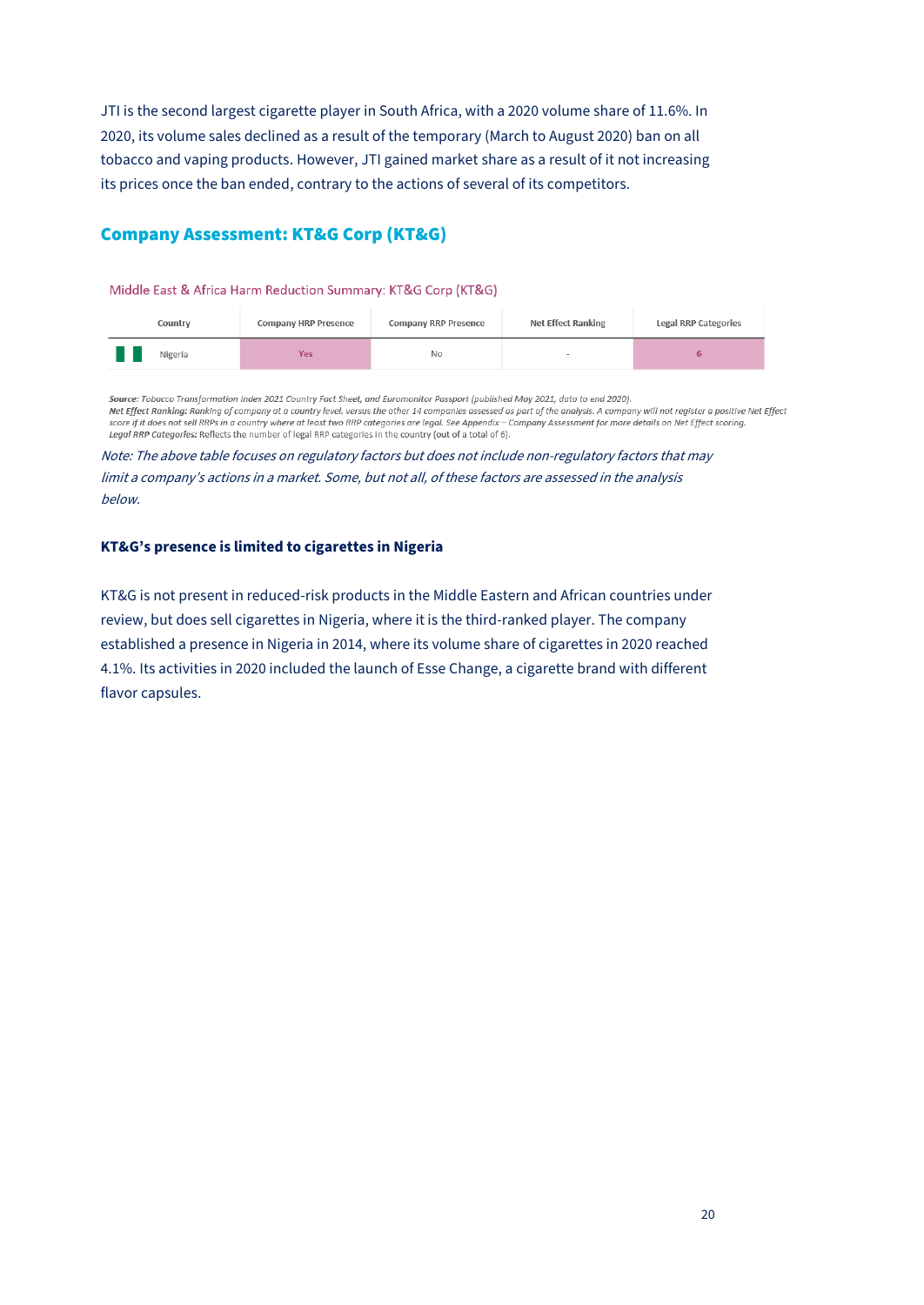## Company Assessment: Philip Morris International (PMI)

| Country                         | <b>Company HRP Presence</b> | <b>Company RRP Presence</b> | <b>Net Effect Ranking</b> | <b>Legal RRP Categories</b> |
|---------------------------------|-----------------------------|-----------------------------|---------------------------|-----------------------------|
| $rac{53203}{1}$<br>Saudi Arabia | <b>Yes</b>                  | <b>Yes</b>                  | #1 (of 4)                 | 5.                          |
| y≍<br>South Africa              | <b>Yes</b>                  | <b>Yes</b>                  | #2 (of 5)                 | 6                           |
| $\frac{1}{2}$<br>Egypt          | <b>Yes</b>                  | Recently launched           | $\,$                      | 4                           |
| Ethiopia                        | <b>Yes</b>                  | No                          | $\overline{\phantom{a}}$  | $\overline{2}$              |
| ≡⊫<br>Kenya                     | <b>Yes</b>                  | No                          | $\sim$                    | 5                           |
| Nigeria                         | <b>Yes</b>                  | No                          | $\overline{\phantom{a}}$  | 6                           |

#### Middle East & Africa Harm Reduction Summary: Philip Morris International (PMI)

Source: Tobacco Transformation Index 2021 Country Fact Sheet, and Euromonitor Passport (published May 2021, data to end 2020). Net Effect Ranking: Ranking of company at a country level, versus the other 14 companies assessed as part of the analysis. A company will not register a positive Net Effect score if it does not sell RRPs in a country where at least two RRP categories are legal. See Appendix - Company Assessment for more details on Net Effect scoring. Legal RRP Categories: Reflects the number of legal RRP categories in the country (out of a total of 6). Recent Product Launches: PMI's IQOS heated tobacco product was launched in Egypt in 2021. Sales are not yet significant enough to be considered in the Net Effect score.

Note: The above table focuses on regulatory factors but does not include non-regulatory factors that may limit a company's actions in a market. Some, but not all, of these factors are assessed in the analysis below.

## **PMI has a reduced-risk presence in two countries in the region and recently launched in a third market**

As of the end of 2020, PMI offered reduced-risk products in two of the Middle Eastern and African countries under review: Saudi Arabia and South Africa. More recently, in 2021, PMI launched its IQOS heated tobacco product in Egypt. PMI offers high-risk products in all the countries under review in the region.

In Saudi Arabia, PMI launched its IQOS heated tobacco brand in 2020, and it is currently the only player in the category. In South Africa, PMI has been present in heated tobacco through IQOS since its launch in 2017. Despite a temporary ban on all tobacco and vaping product sales during March to August 2020 in South Africa, in response to COVID-19, IQOS still managed to increase its sales in 2020 compared to 2019. Since its initial launch, when distribution was limited to specialist tobacco stores, IQOS is now available through standalone kiosks in most major shopping centers throughout South Africa.

#### **PMI sells high-risk products in all the countries under review in the region**

Egypt is PMI's biggest cigarette market in volume sales terms, where it is ranked second, with a market share of 9.4% in 2020, having consistently risen from 9.0% in 2017.

Saudi Arabia is PMI's second biggest cigarette market in the region, where it recorded a 29.4% volume share in 2020. This, however, has fallen significantly since 2016, when it recorded a market share of 54.6%. Between 2019 and 2020, its market share stabilized, although market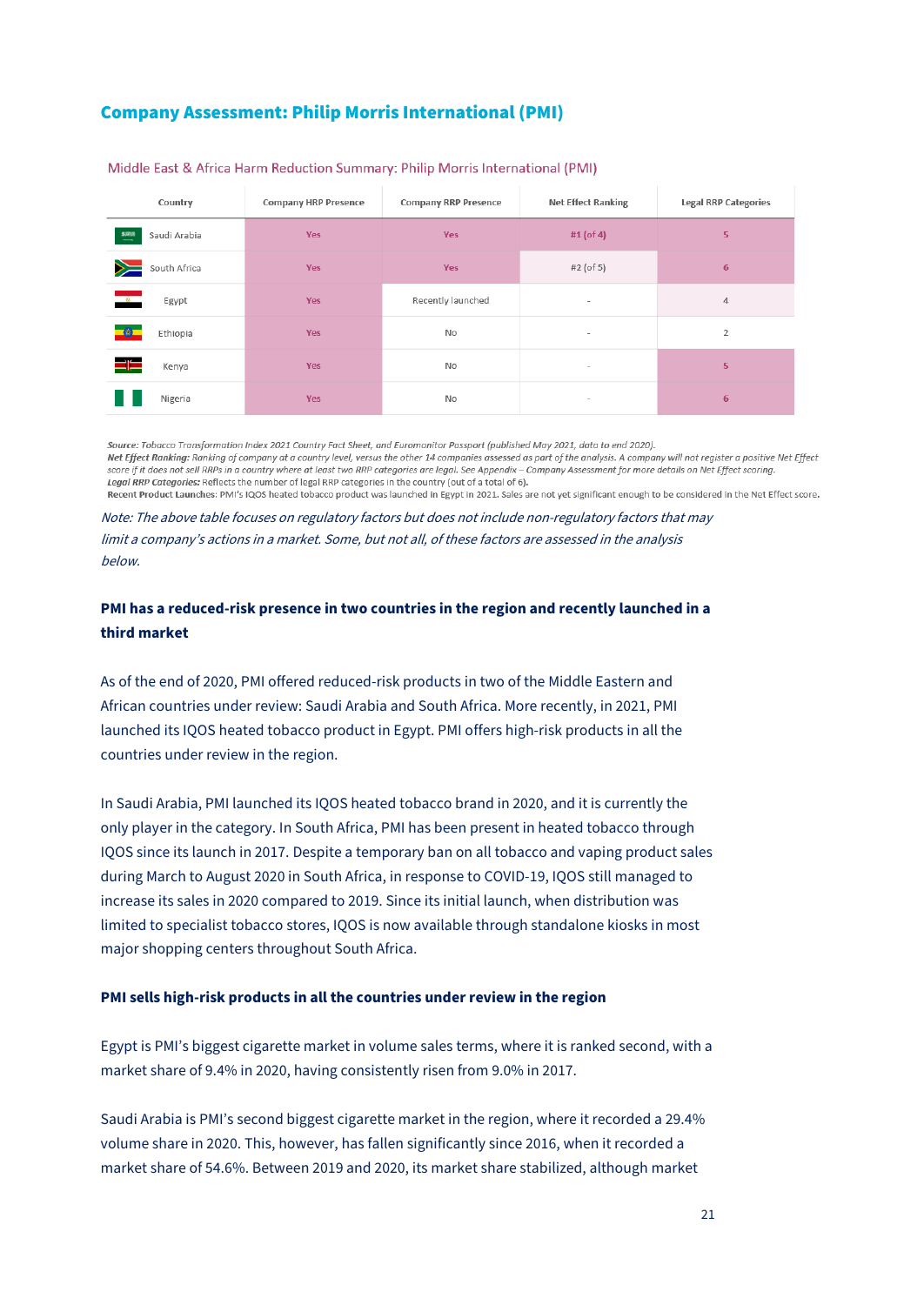conditions were challenging, with consumers being particularly price conscious. In response, PMI reduced the price of its Parliament range from SAR28 to SAR19 per pack of 20 sticks.

In South Africa in 2020, PMI ranked third in cigarettes with a market share of 9.3%. This rose from 7.5% in 2016, although its share stagnated between 2019 and 2020. PMI is the market leader in pipe tobacco in South Africa, with an 81.6% volume share in 2020. Its share has increased since 2016, as its volume sales decreased as the category declined. In US-style moist snuff ("dip"), PMI is the second largest player, with a volume share of 40% in 2020, while it is ranked third in fine cut tobacco (a minor category in the country compared with cigarettes).

PMI is ranked fourth in cigarettes in Nigeria, with a 1.7% volume share in 2020. In Kenya, PMI is ranked third in cigarettes, but its share declined to 1.7% in volume terms in 2020, from 4.3% in 2016.

In Ethiopia, PMI's Marlboro cigarette brand is available in retail outlets, but it is imported and distributed by National Tobacco Enterprise Ethiopia SC (owned by JTI) and its volume sales are negligible.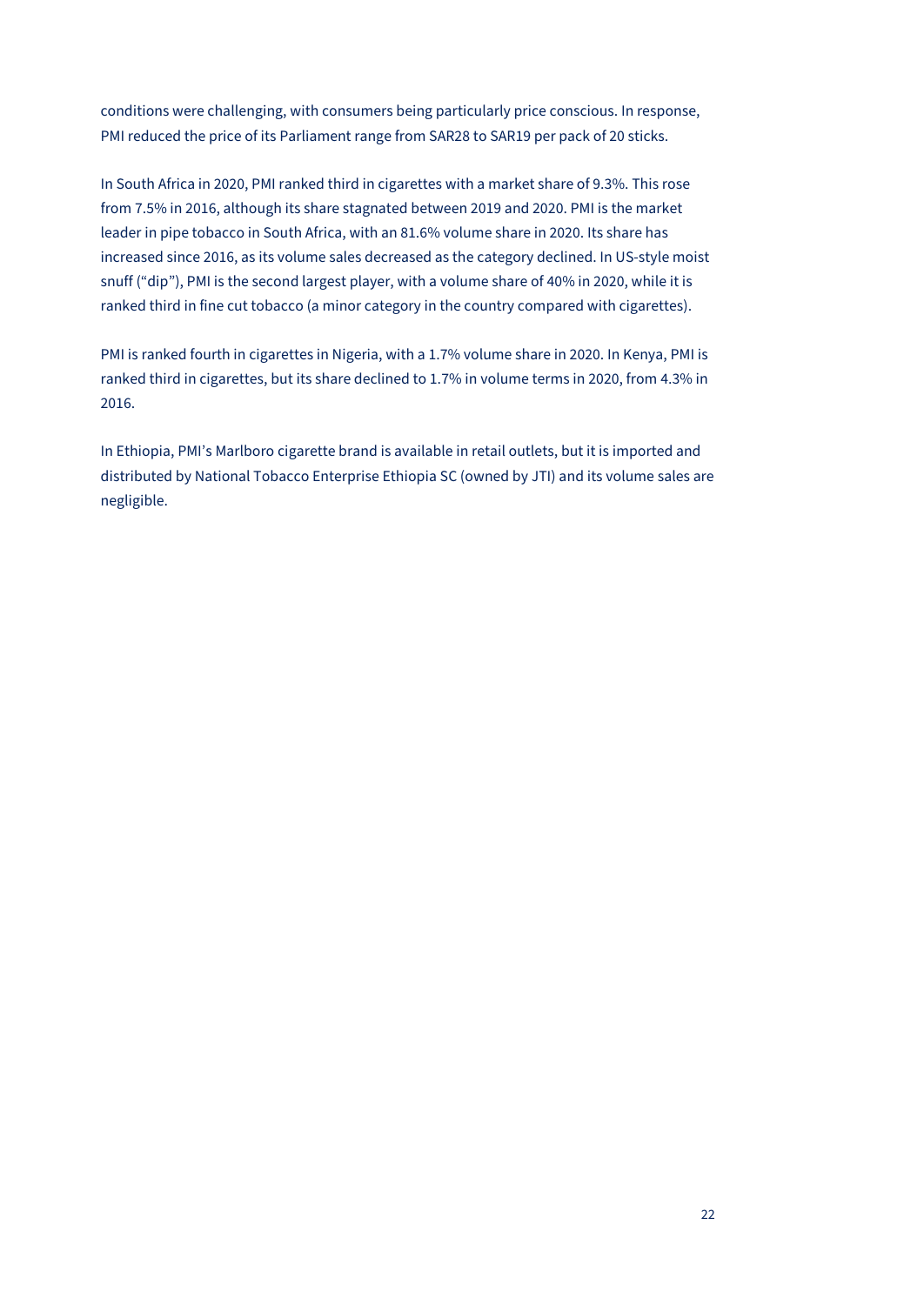## Company Assessment: Swisher International Group Inc (Swisher)

| Country                              | <b>Company HRP Presence</b> | <b>Company RRP Presence</b> | <b>Net Effect Ranking</b> | <b>Legal RRP Categories</b> |
|--------------------------------------|-----------------------------|-----------------------------|---------------------------|-----------------------------|
| Egypt<br>$\overline{\mathbf{z}}$     | <b>Yes</b>                  | No                          | $\sim$                    | 4                           |
| Nigeria                              | <b>Yes</b>                  | No                          | $\sim$                    | $6\phantom{1}$              |
| $\frac{53003}{1100}$<br>Saudi Arabia | <b>Yes</b>                  | No                          | $\sim$                    | 5                           |
| $\sum$ South Africa                  | <b>Yes</b>                  | No                          | $\sim$                    | 6                           |

#### Middle East & Africa Harm Reduction Summary: Swisher International Group Inc (Swisher)

Source: Tobacco Transformation Index 2021 Country Fact Sheet, and Euromonitor Passport (published May 2021, data to end 2020). Net Effect Ranking: Ranking of company at a country level, versus the other 14 companies assessed as part of the analysis. A company will not register a positive Net Effect score if it does not sell RRPs in a country where at least two RRP categories are legal. See Appendix - Company Assessment for more details on Net Effect scoring. Legal RRP Categories: Reflects the number of legal RRP categories in the country (out of a total of 6).

Note: The above table focuses on regulatory factors but does not include non-regulatory factors that may limit a company's actions in a market. Some, but not all, of these factors are assessed in the analysis below.

## **Swisher's sales are limited to high-risk products in the region**

Swisher is not present in reduced-risk products in any of the Middle Eastern and African countries under review. It sells high-risk products in four of the countries, although it is not present in cigarettes, but in the smaller categories of cigars, cigarillos and pipe tobacco.

In Egypt, Swisher is the fourth largest cigar player, with a 2.7% volume share in 2020, which equates to sales of 40,000 cigars.

Swisher is ranked second in cigars in Nigeria, with a 17.2% volume share, although this equates to just over 5,000 cigars per year.

Swisher sells cigars and cigarillos in Saudi Arabia, ranking fourth in each category. It is, however, a minor player, with its volume shares in 2020 being 0.2% in cigars and 1.0% in cigarillos.

South Africa is the company's largest market in the region. Swisher is the category leader in cigarillos, with a 39.0% volume share in 2020, which equates to 1.5 million cigarillos sold. In pipe tobacco it ranks third, with a volume share of 2.1%.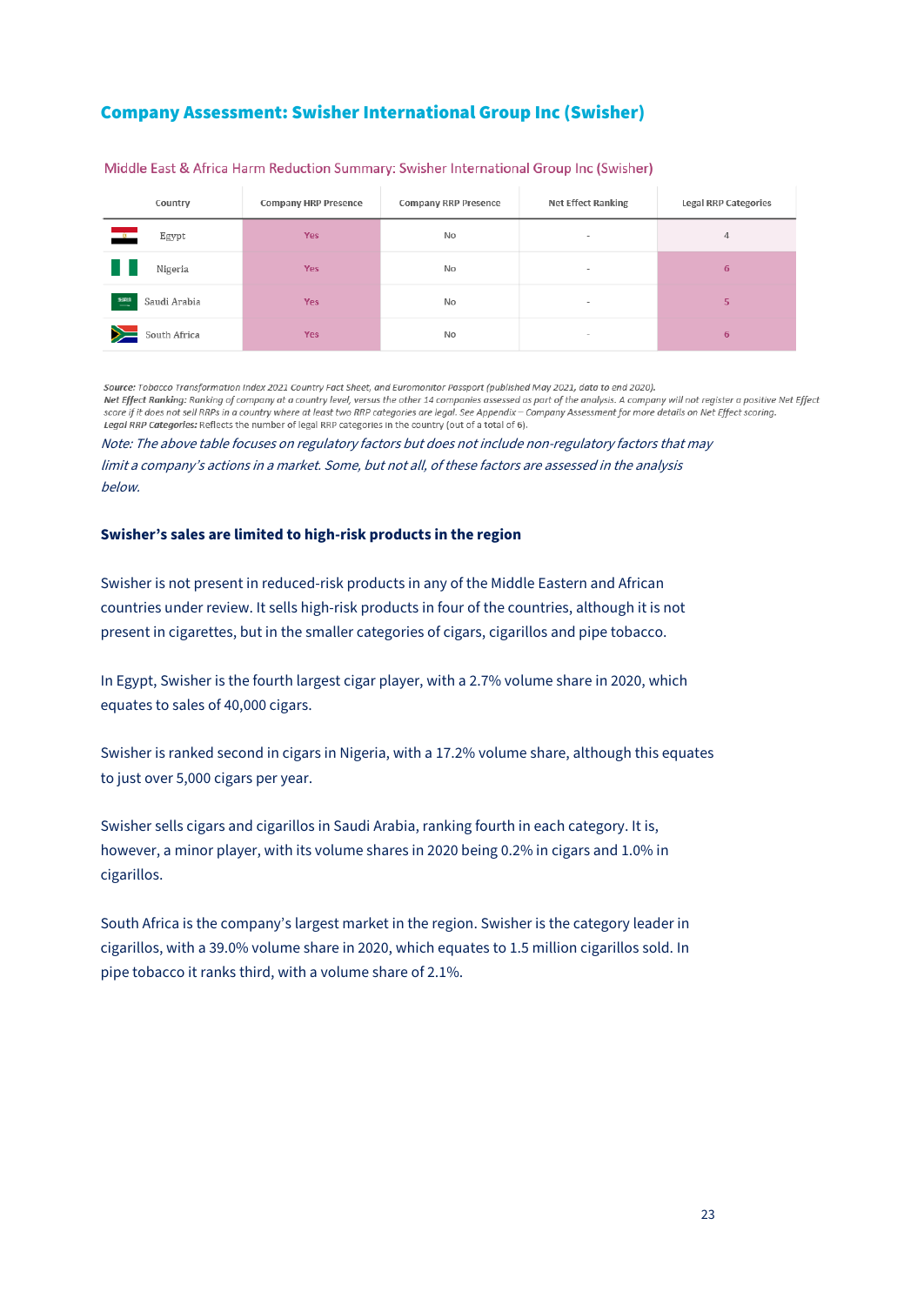## Companies not present in the Middle East and Africa region

Eight of the companies covered by the Tobacco Transformation Index do not have a presence in the Middle East and Africa: Altria Group Inc, China National Tobacco Corp (CNTC), Djarum PT, Gudang Garam Tbk PT, ITC Limited, Swedish Match AB, the Tobacco Authority of Thailand, and the Vietnam National Tobacco Corp.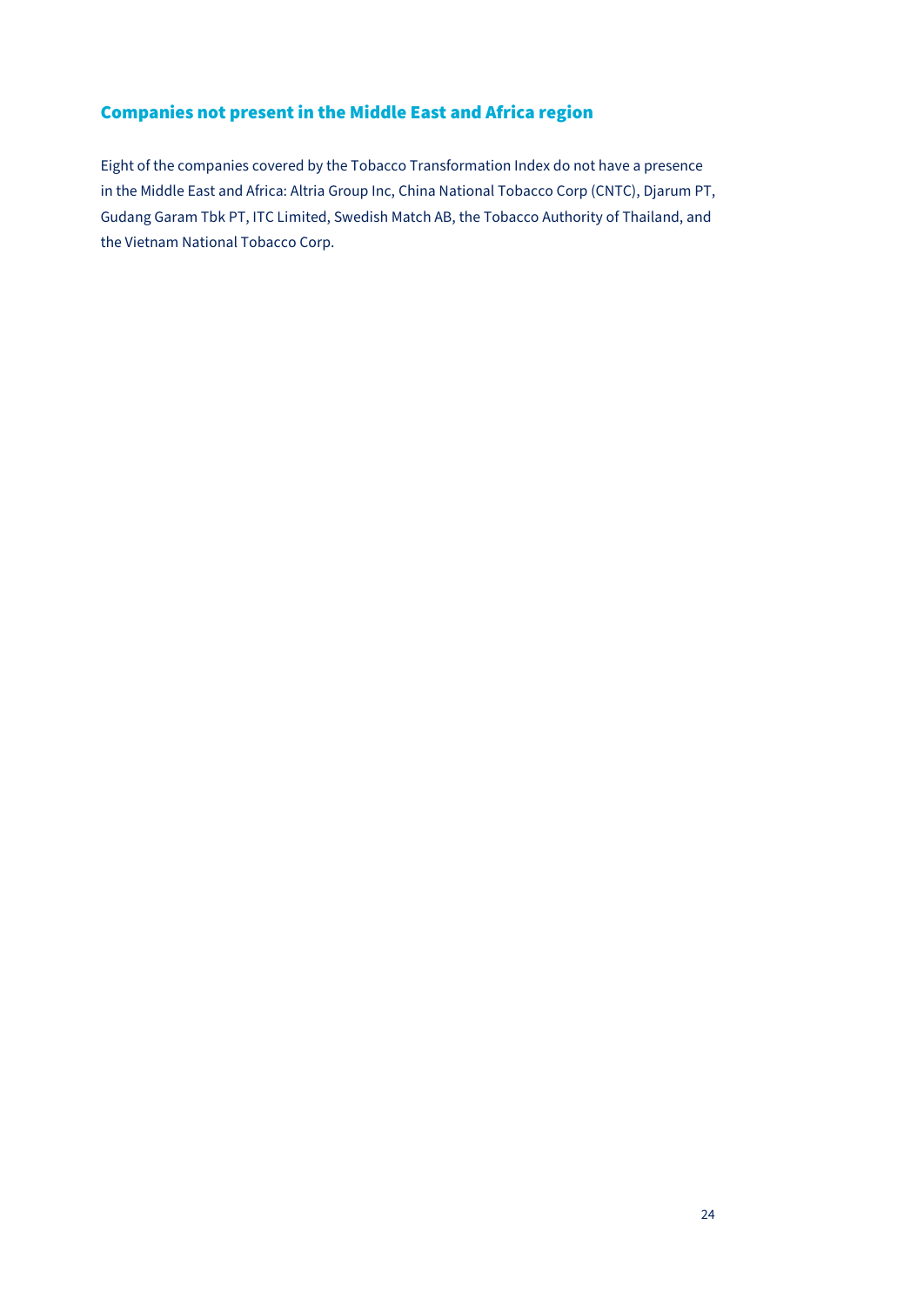# <span id="page-25-0"></span>5. Appendix

# <span id="page-25-1"></span>**Country Context Approach**

In Figure 1 of this report (page 8), four metrics were used to provide country context:

- RRP Legality of Commercialization (out of 6) This metric represents the number of reduced-risk product categories that can be legally commercialized in a given market.
	- o Cartridges
	- o E-liquids
	- o Heated tobacco
	- o Non-tobacco nicotine pouches
	- o NRT products (regulated under pharmaceutical legislation)
	- o Swedish-Style snus (see page 25 "Product Scope" for full list of product definitions).
- RRP taxation (average overall tax burden) The taxation rates represent the share of taxes as a percentage of the final price of each tobacco product. Taxes include tobacco-specific excise taxes, ad valorem taxes, retail taxes and other taxes, but exclude import tariffs. To calculate this figure, each country's national tax rates are applied to the median price for each category of products. Median prices are ascertained during store audits, where product availability and pricing information is gathered during visits to various point-of-sale locations in each country, conducted between June and August 2021. For this specific metric, the tax burden of each individual (legal) reduced-risk product was taken and an average created across all reduced-risk products.
- Ability to market RRPs (out of 30) This metric represents the number of channels through which reduced-risk products can be legally advertised in the market. The maximum is 30, since there are six total possible reduced-risk product categories, and five channels:
	- o Advertising in press and other printed media
	- o Advertising on radio
	- o Audiovisual commercials (e.g., cinema, YouTube, TV)
	- o Retail product display
	- o Advertising in stores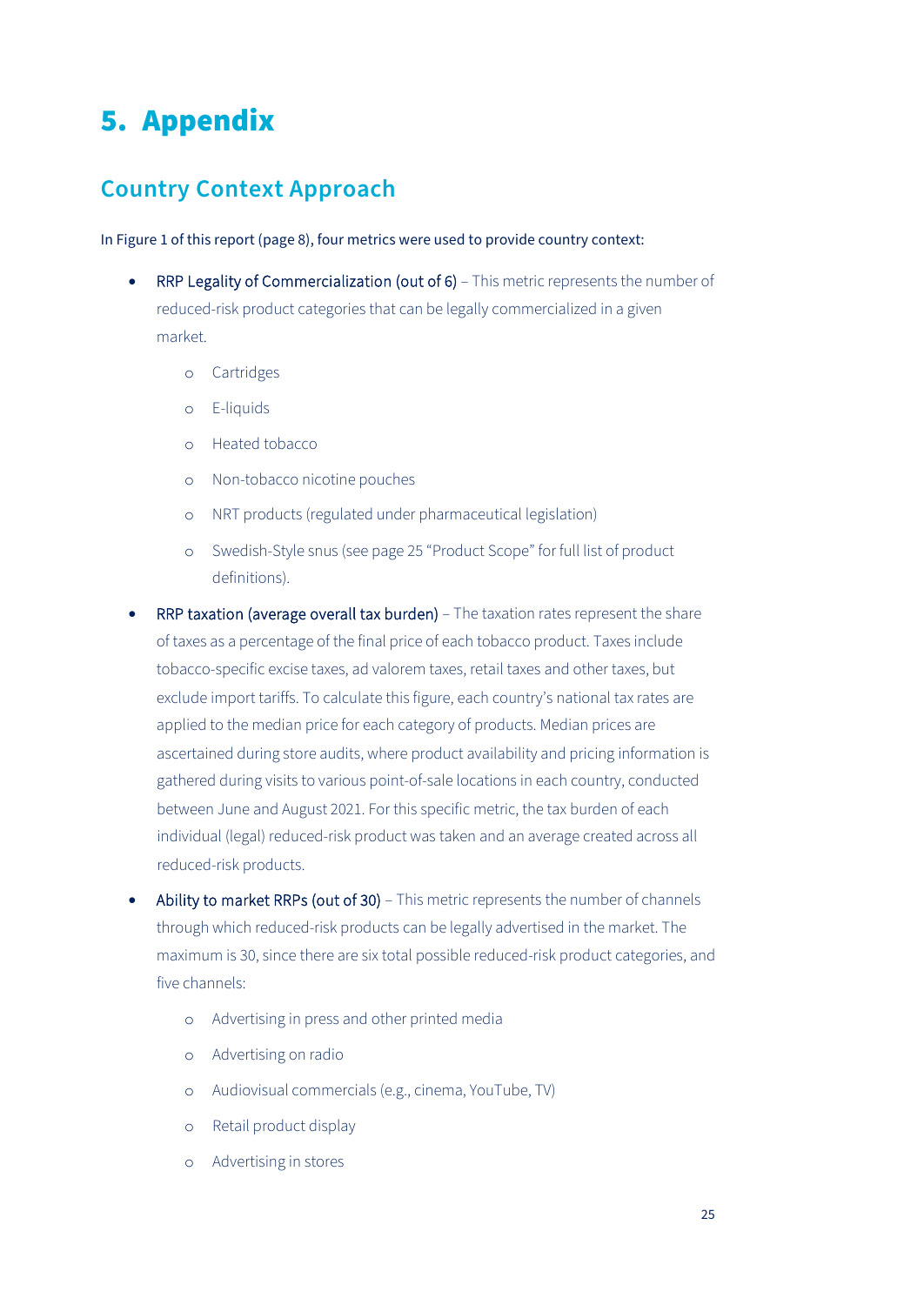• Disposable income per capita – The average level of disposable income across the population of a country, in US dollars, in 2020.

# <span id="page-26-0"></span>**Company Assessment Approach**

Each company was assessed and given a "Net Effect" score per country, calculated as follows:

- Reduced-risk product volume share 2020 (40% weighting)
- Reduced-risk product volume absolute change 2015-2020 (40% weighting)
- High-risk product volume share 2020 (10% weighting)
- High-risk product volume share change 2015-2020 (10% weighting)

## **Risk Classification**

"Reduced-risk products" is an aggregate category which includes sales of cartridges, e-liquids, heated tobacco, Swedish-style snus, nicotine pouches and NRT products.

"High-risk products" is an aggregate category which includes sales of cigarettes, cigars, cigarillos, fine cut tobacco, pipe tobacco, shisha, moist snuff and chewing tobacco.

Each product's position on the risk spectrum<sup>[14](#page-26-1)</sup> was taken into account and volume sales adjusted to reflect this. Volume sales were also converted into per-stick equivalents, in order to sum up all categories to create the aggregates.

## **Normalization**

Given the disparate nature of the four data points that are taken into account in the Net Effect score, a normalization process was implemented. Company scores across the four metrics were aggregated according to the respective weighting and normalized on a scale of 0 to 5.

A Net Effect score of 0 means that a company is not making any harm reduction progress in that market, relative to competitors. A Net Effect score of 5 means that a company is making the most progress toward harm reduction in that market, relative to competitors.

## **Country Context**

If a company sells high-risk products in a market but does not sell any reduced-risk products it automatically registers a Net Effect score of 0, as it is regarded as not contributing to harm

<span id="page-26-1"></span><sup>&</sup>lt;sup>14</sup> Reduced-risk product definition based o[n Relative Risk Hierarchy \(RRH\)](https://f1000research.com/articles/9-1225) produced by Rachel Murkett et al, October 2020, based on a systematic review of the scientific literature and analysis of the best available evidence.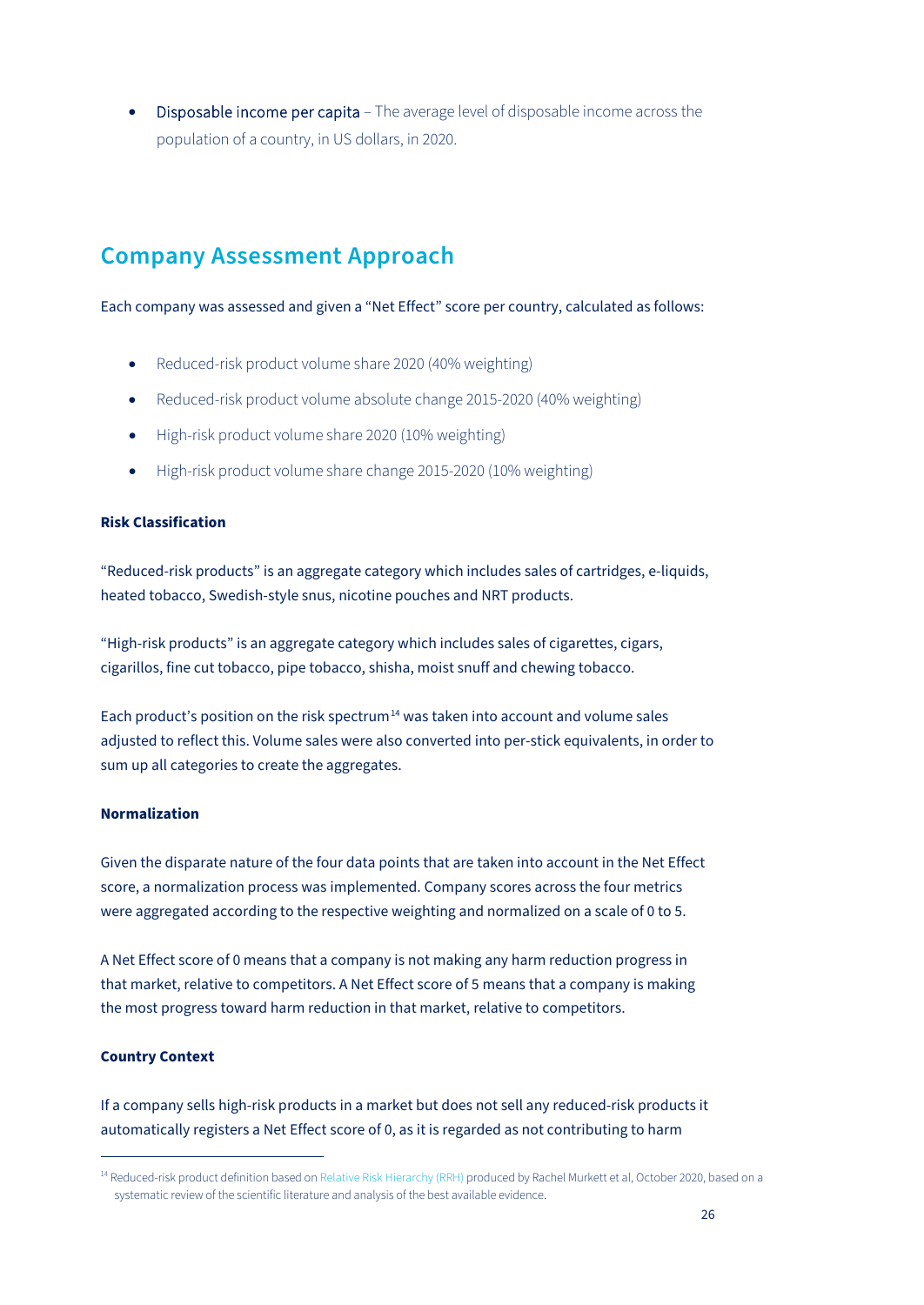reduction efforts. The exception to this is in markets where no reduced-risk products are legal or if the only ones that are legal are NRT products, as in such markets it is not regarded as viable for tobacco companies to sell reduced-risk products. The reason for not taking into account the legality of NRT products is that they are commonly regarded as operating in the pharmaceutical sector, which tobacco companies have limited access to.

| y<br>South Africa               |                                | <b>RRP Volume Share</b><br>2020 (%) | <b>RRP Volume Absolute</b><br>Change<br>2020 vs 2015<br>(Millions Sticks) | HRP Volume Share 2020<br>(%) | <b>HRP Volume Share</b><br>Change<br>2020 vs 2015<br>(Percentage Points) | <b>Net Effect</b><br>(Normalized, 0-5) |
|---------------------------------|--------------------------------|-------------------------------------|---------------------------------------------------------------------------|------------------------------|--------------------------------------------------------------------------|----------------------------------------|
| British American Tobacco Plc    | مشد<br><b>BRITISH AMERICAN</b> | 77.8%                               | $+7,084.58$                                                               | 45.0%                        | $-5.4$                                                                   | 4.5                                    |
| Philip Morris International Inc | éö,<br><b>RIME MORES</b>       | 0.3%                                | $+23.48$                                                                  | 27.4%                        | $+1.4$                                                                   | 0.3                                    |
| Imperial Brands Plc             | <b>XX</b> BRANDS               | n.a.                                | n.a.                                                                      | 0.2%                         | $-1.3$                                                                   | 0.0<br>(No RRP Presence)               |
| Japan Tobacco Inc               | JII                            | n.a.                                | n.a.                                                                      | 8.4%                         | $+2.9$                                                                   | 0.0<br>(No RRP Presence)               |
| Swisher International Group Inc |                                | n.a.                                | n.a.                                                                      | 0.5%                         | 0.0                                                                      | 0.0<br>(No RRP Presence)               |

## Net Effect Calculation: Example

Note: Showing companies included in the Index only. Excludes other tobacco companies present in the market which are not included in the Index.<br>"N.A" means company does not offer any products in category. Japan Tobacco has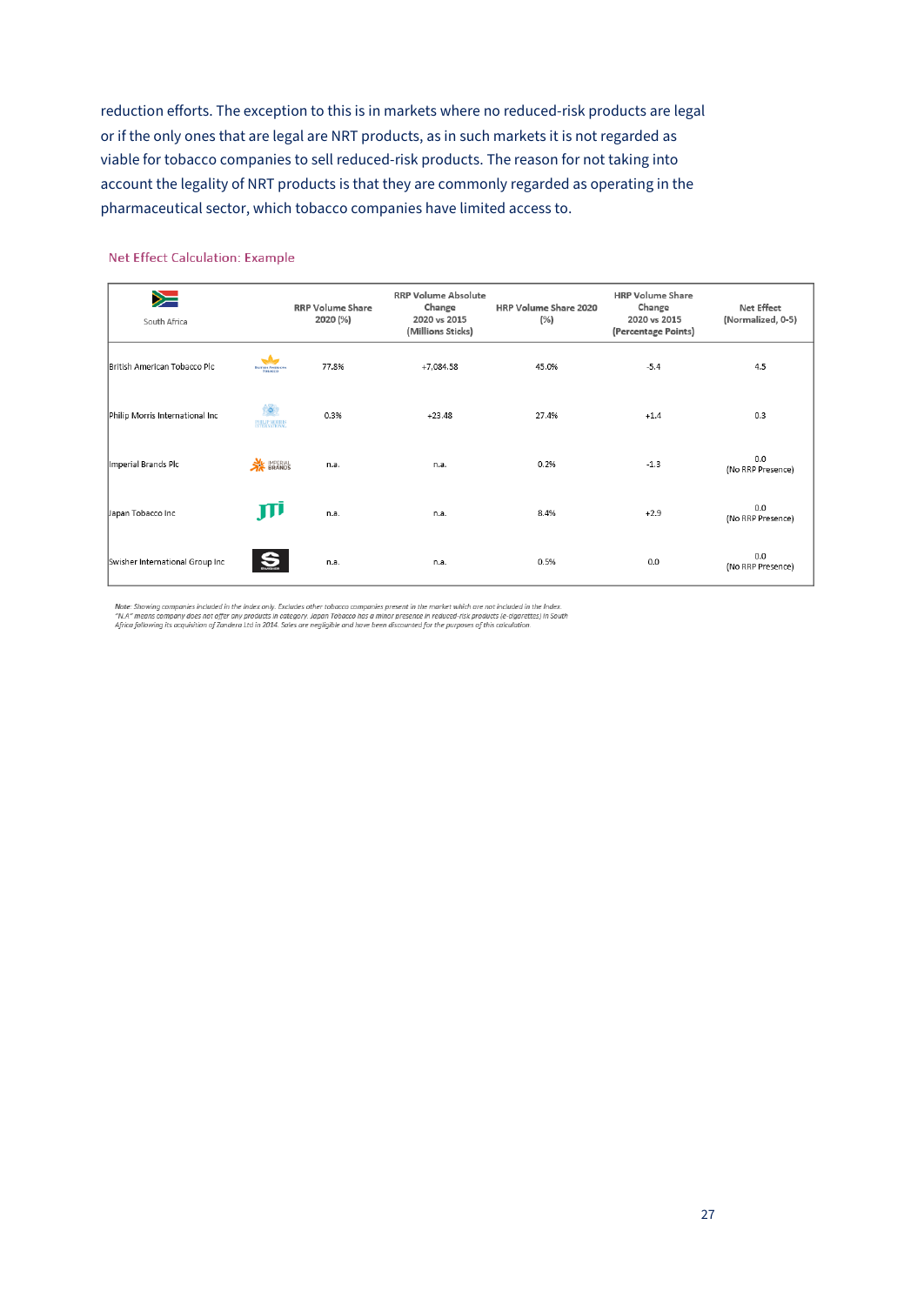# <span id="page-28-0"></span>**Product Scope**

**High-risk products** – Combustible or other high-risk nicotine products, which include cigarettes, cigars, cigarillos, smoking tobacco, moist snuff, and bidis, as well as traditional smokeless tobacco, such as gutkha.

**Reduced-risk products** – Nicotine products that are considered to be less harmful than combustible cigarettes and/or other traditional products. Products that are potentially reduced-risk include vapor products (including open and closed vaping systems and their consumables, and heated tobacco), Swedish-style snus, NRT products, and non-tobacco nicotine pouches.



Murkett, R, Rugh, M & Ding, B (2020). Nicotine Product[s Relative Risk Assessment:](https://f1000research.com/articles/9-1225) A Systematic Review and Meta-Analysis.

| <b>Product</b>                   | <b>Type</b>                 | <b>Definitions</b>                                                                                                                                                                                                                                                                                                                                                                                                                                                                       | <b>Per Stick Conversion</b> |
|----------------------------------|-----------------------------|------------------------------------------------------------------------------------------------------------------------------------------------------------------------------------------------------------------------------------------------------------------------------------------------------------------------------------------------------------------------------------------------------------------------------------------------------------------------------------------|-----------------------------|
| <b>High-Risk Products</b>        |                             |                                                                                                                                                                                                                                                                                                                                                                                                                                                                                          |                             |
| <b>Chewing</b><br><b>Tobacco</b> | <b>Smokeless</b><br>Tobacco | Chewing tobacco consists primarily of two types of<br>product: Asian-style and US-style, available in those<br>specific geographic areas; and other chewing<br>tobacco available in all other markets.                                                                                                                                                                                                                                                                                   | $1g = 0.7$ cigarettes       |
| <b>Cigarettes</b>                | Combustible<br>Tobacco      | The definition of cigarettes for the purposes of the<br>Index is duty-paid, machine-manufactured white-<br>stick products. This product category also includes<br>hand-rolled kretek cigarettes present in Indonesia<br>and other brands of cigarettes that do not use<br>white paper. However, it excludes non-machine-<br>manufactured products such as bidis/beedis (India)<br>and papirosy (Russia), and other smoking products<br>made with tobacco but that either do not resemble |                             |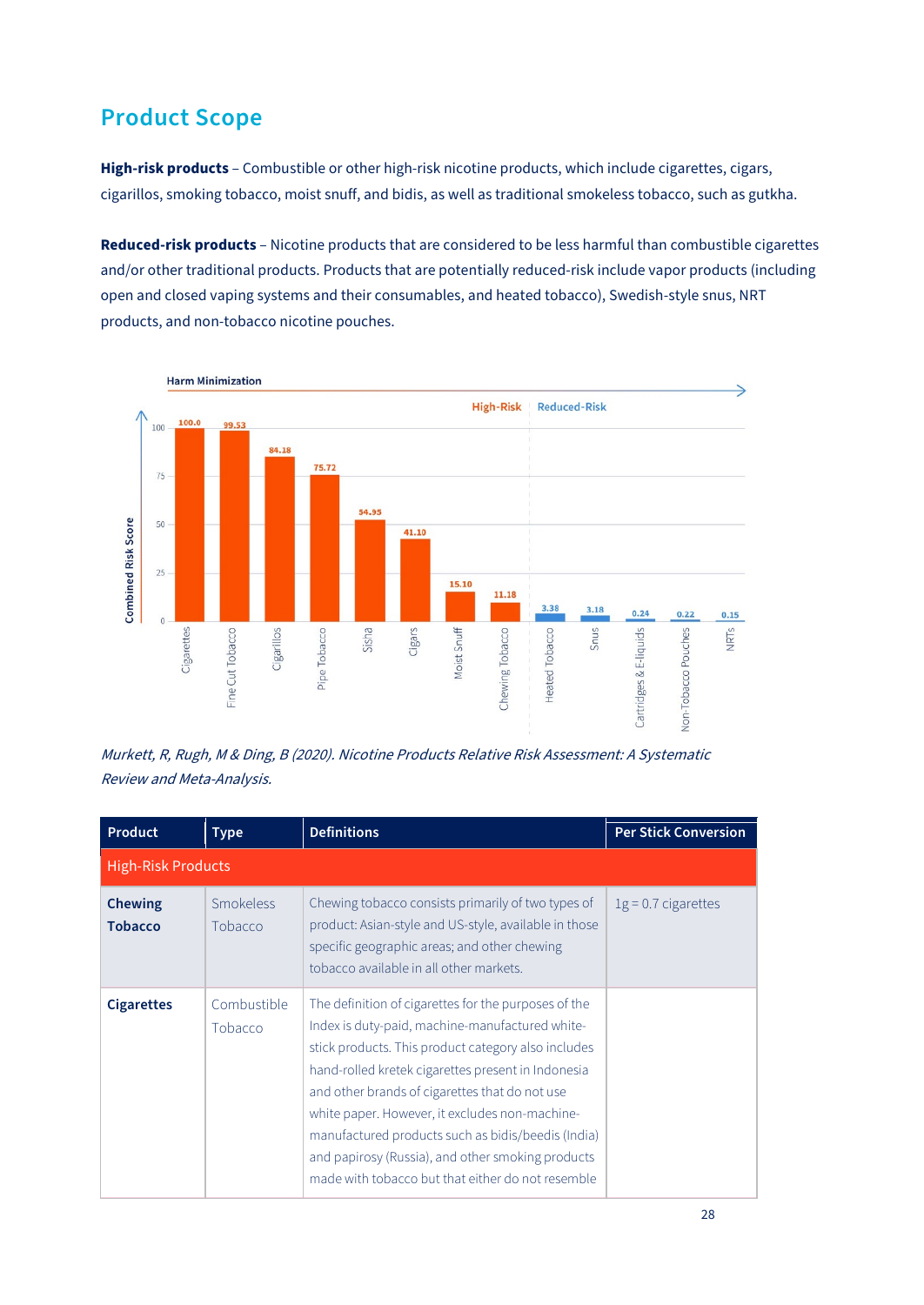| <b>Product</b>                    | <b>Type</b>            | <b>Definitions</b>                                                                                                                                                                                                                                                                                                                                                                                                                                                                            | <b>Per Stick Conversion</b> |
|-----------------------------------|------------------------|-----------------------------------------------------------------------------------------------------------------------------------------------------------------------------------------------------------------------------------------------------------------------------------------------------------------------------------------------------------------------------------------------------------------------------------------------------------------------------------------------|-----------------------------|
|                                   |                        | cigarettes as recognized in the US or Europe, or<br>those that are not machine-manufactured.                                                                                                                                                                                                                                                                                                                                                                                                  |                             |
| <b>Cigarillos</b>                 | Combustible<br>Tobacco | Cigarillos are defined as miniature cigars, with a<br>ring gauge of <29. Ring gauge is usually listed under<br>a brand as Length/Ring and is a number indicating<br>the circumference of the cigar's cross section and is<br>enumerated in sixty-fourths of an inch (64/64 = $1$<br>inch). Length does not matter as much in<br>determining cigarillo versus cigars, as some<br>cigarillos can be quite long. However, six inches<br>(15cm) is the maximum length a cigarillo tends to<br>be. | 1 unit = $5.4$ cigarettes   |
| <b>Cigars</b>                     | Combustible<br>Tobacco | Cigars are made of tobacco wrapped in leaf as<br>opposed to paper. The product varies considerably<br>in terms of price, quality, and size. Different terms<br>are used to describe the various types of cigar,<br>depending on the country. Cigars generally consist<br>of three sections: the filler, the binder, and the<br>wrapper. Cigars are defined as having ring gauges<br>of 30 or more.                                                                                            | $1$ unit = 8.1 cigarettes   |
| <b>Fine Cut</b><br><b>Tobacco</b> | Combustible<br>Tobacco | Fine cut tobacco is usually sold in plastic or foil<br>pouches, metal tins or plastic tubs. It can also be<br>flavored.                                                                                                                                                                                                                                                                                                                                                                       | $1g = 2.0$ cigarettes       |
| <b>Moist Snuff</b>                | Smokeless<br>Tobacco   | Moist snuff is either loose or pre-portioned in<br>miniature sized "teabag" pouches that are placed<br>on the gum and sucked on. Moist snuff is<br>distinguished from Swedish-style snus by its<br>processing: moist snuff is fermented, compared to<br>Swedish-style snus which is pasteurized (heat-<br>treated).                                                                                                                                                                           | $1g = 1.4$ cigarettes       |
| <b>Pipe Tobacco</b>               | Combustible<br>Tobacco | Western-style pipe tobacco includes cut tobacco<br>sold in packaged format for smoking in pipes and<br>available in pouches, tins and cans.                                                                                                                                                                                                                                                                                                                                                   | $1g = 3.2$ cigarettes       |
| <b>Shisha</b>                     | Combustible<br>Tobacco | Middle Eastern-style water pipe tobacco is also<br>known as "shisha", "hookah", or "nakhla". Shisha<br>tobacco is also referred to as molasses tobacco and<br>is moist and sweetly flavored - often with fruit.                                                                                                                                                                                                                                                                               | $1g = 0.3$ cigarettes       |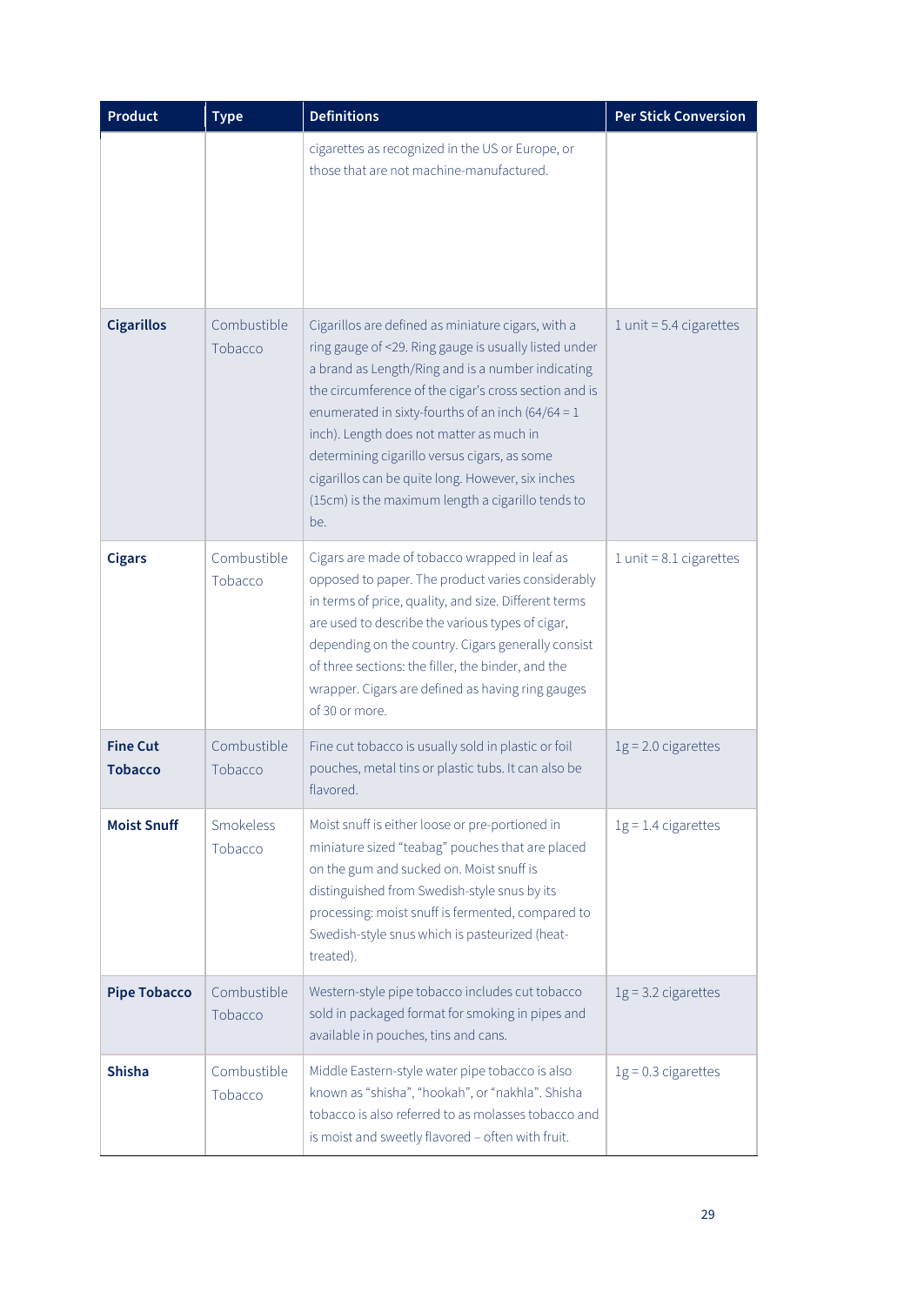| <b>Product</b>                                   | <b>Type</b>          | <b>Definitions</b>                                                                                                                                                                                                                                                                                                                   | <b>Per Stick Conversion</b>                                                        |
|--------------------------------------------------|----------------------|--------------------------------------------------------------------------------------------------------------------------------------------------------------------------------------------------------------------------------------------------------------------------------------------------------------------------------------|------------------------------------------------------------------------------------|
| <b>Reduced-Risk Products</b>                     |                      |                                                                                                                                                                                                                                                                                                                                      |                                                                                    |
| <b>Cartridges</b>                                | Vapor<br>Products    | This product category consists entirely of the sales<br>of pre-filled pods or capsules for use with a non-cig-<br>a-like closed system device. Currently, these are<br>universally proprietary in nature (pods are usable<br>exclusively with a single specific hardware device).                                                    | $1ml = 13$ cigarettes                                                              |
| <b>E-liquids</b>                                 | Vapor<br>Products    | E-liquids include nicotine and non-nicotine bottled<br>e-liquids which are decanted by the consumer into<br>a tank for heating and inhalation. E-liquids can<br>have different nicotine levels and flavors.                                                                                                                          | $1ml = 13$ cigarettes                                                              |
| <b>Heated</b><br><b>Tobacco</b>                  | Vapor<br>Products    | Heat-not-burn devices include products, generally<br>manufactured by major tobacco companies, which<br>allow the consumer to heat rather than combust a<br>tobacco product. Heated tobacco is the<br>consumable element of heat-not-burn devices,<br>which comes in the form of pods or in specially<br>designated cigarette sticks. | $1$ unit = $1$ cigarette                                                           |
| Non-tobacco<br><b>Nicotine</b><br><b>Pouches</b> | Smokeless<br>Tobacco | Non-tobacco nicotine pouches are manufactured<br>in a similar way to Swedish-style snus using<br>ingredients such as filler, flavors, stabilizers and<br>nicotine but do not contain tobacco.                                                                                                                                        | $1$ unit = $1$ cigarette                                                           |
| <b>NRT Products</b>                              | <b>NRT Products</b>  | Nicotine-based products such as gum, lozenges,<br>patches, and inhalators used to aid smoking<br>cessation. It also includes nicotine-based products<br>sold as capsules, micro-tabs or sprays.                                                                                                                                      | $1$ unit = 10 cigarettes<br>(patches)<br>$1$ unit = $1$ cigarette<br>(non patches) |
| Swedish-style<br>snus                            | Smokeless<br>Tobacco | Swedish-style snus is either loose or pre-portioned<br>in miniature sized "teabag" pouches that are placed<br>on the gum and sucked on. Swedish-style snus is<br>distinguished from moist snuff by its processing:<br>Swedish-style snus is pasteurized (heat-treated),<br>compared to moist snuff which is fermented.               | $1g = 1.4$ cigarettes                                                              |

Sources: Euromonitor International Passport's Tobacco and Consumer Health databases, and the National Cancer Institute's Dictionary of Cancer Terms.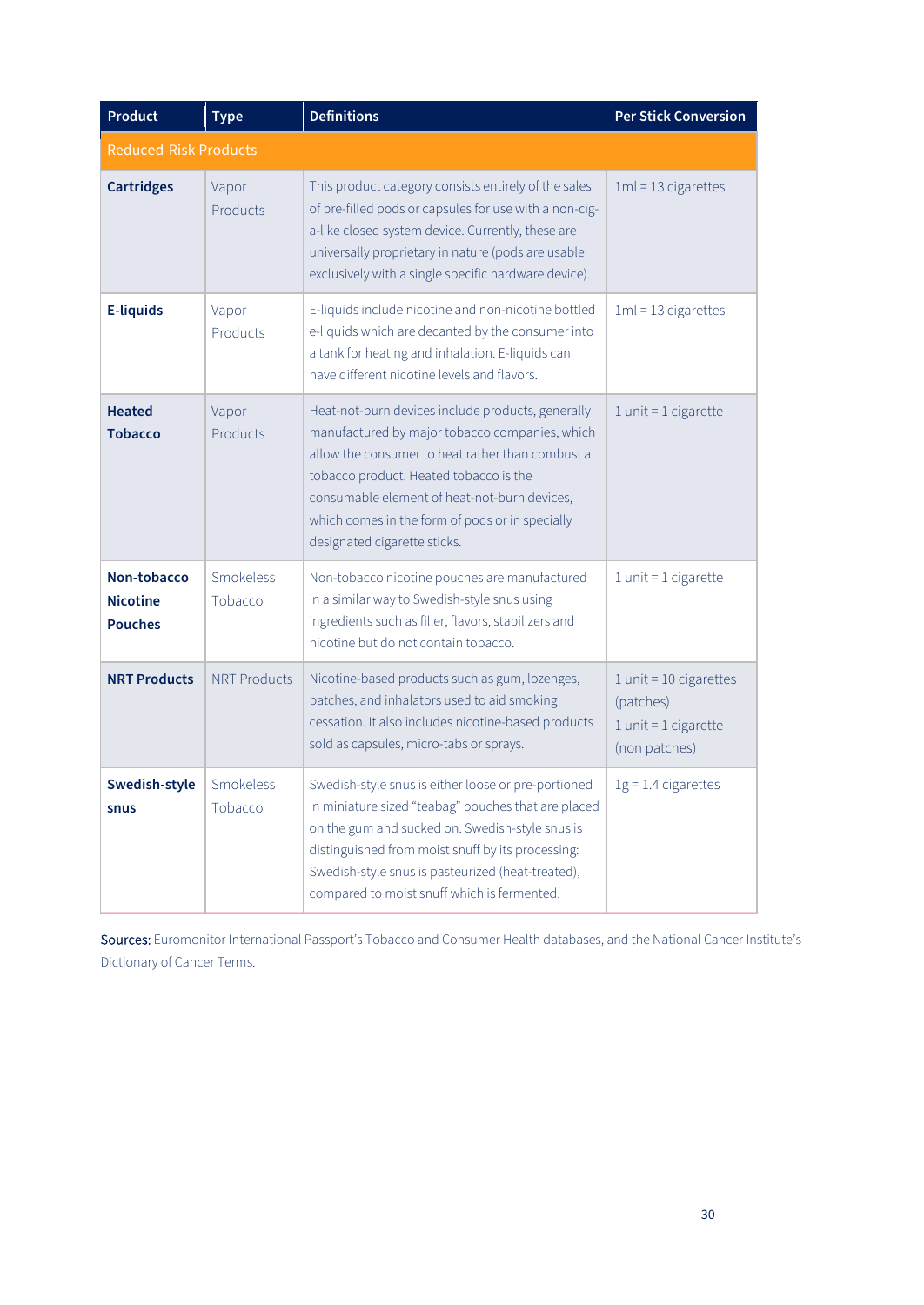# <span id="page-31-0"></span>**Acronyms**

- **BAT** British American Tobacco Plc
- **CNTC** China National Tobacco Corp
- **HIC –** High-Income Country
- **JTI** Japan Tobacco Inc
- **KT&G**  KT&G Corp
- **LMIC –** Low-Middle Income Country
- **NRT** Nicotine replacement therapy
- **PMI** Philip Morris International Inc
- **RRP** Reduced-Risk Products